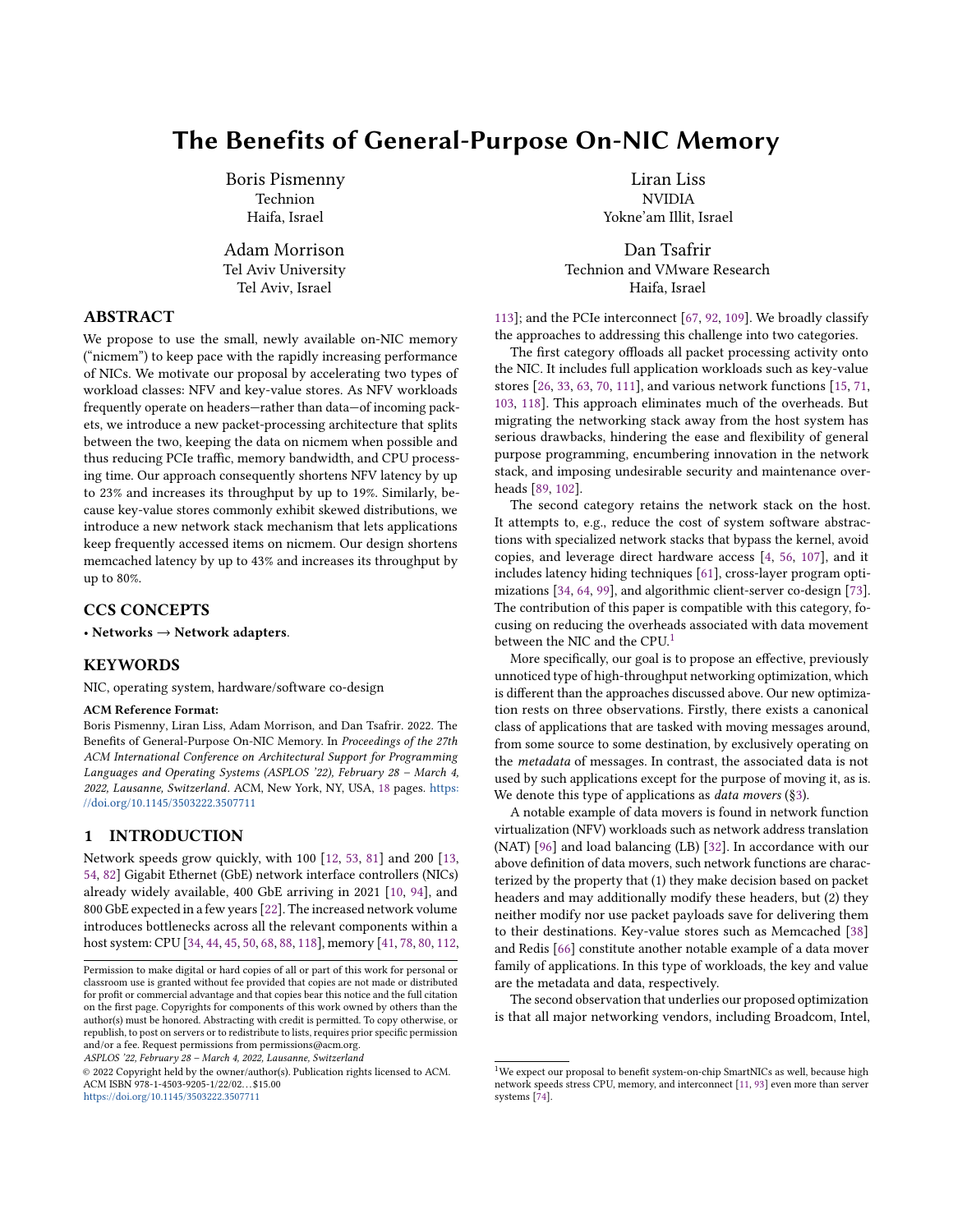and NVIDIA, increasingly equip their NICs with a small, fast, internal memory [\[9,](#page-14-11) [12,](#page-14-0) [49,](#page-15-18) [53,](#page-15-0) [81,](#page-16-0) [82,](#page-16-1) [84,](#page-16-18) [94\]](#page-16-2). For example, the newest NVIDIA NIC (ConnectX6-Dx) is equipped with 4 MiB SRAM. Ordinarily, this memory is designated to be used by various offloading, acceleration, and transport functionalities that the NIC supports and that its users may employ.

The third observation that motivates our work is that this on-NIC memory is typically underutilized. The default setting of, e.g., the aforementioned NIC uses less than 15% of the internal memory, and NVIDIA usage data indicates that clients seldom configure their NICs to use significantly more. Moreover, NVIDIA NIC designers acknowledge that it would be reasonably easy to increase the size of the NIC's internal SRAM (and/or add bigger/slower/cheaper DRAM) provided a compelling use case that needs the additional memory.

In light of the above observations, rather than keeping the on-NIC memory internal, we suggest to expose its unused part to software, to be utilized for general purposes, as regular memory, through memory-mapped I/O (MMIO). We denote this exposed part as "nicmem," and we propose to leverage it for optimizing data mover applications.

We assign the name "nmNFV" (short for "nicmem NFV") to our system that optimizes for NFV data movers with the help of nicmem. In implementing it, we rely on the ability of existing NICs to split each incoming packet into two different buffers that store the packet's header and payload [\[14,](#page-14-12) [29,](#page-14-13) [94\]](#page-16-2). When arming the receive (Rx) ring with memory buffers that absorb the incoming traffic, the NIC's packet-splitting ability allows nmNFV software to use nicmem for storing payload buffers, simply by populating the relevant Rx ring fields with nicmem pointers. In parallel, nmNFV software uses pointers to regular host memory for header buffers. Consequently, when a packet arrives, its header is placed in host memory, but its payload remains on the NIC, thus reducing PCIe traffic, host memory traffic, and hence latency. For data mover network functions (NFs), the header provides all the information required, so the NF does not mind that the payload is remote. When the NF finishes operating on the header, it transmits the packet using the same payload (nicmem) pointer it received, thus further reducing PCIe and host memory traffic and latency.

Splitting the header and payload of packets between nicmem and host memory ("hostmem") allows us to incorporate a second optimization in nmNFV. Let  $p$  denote an incoming (or outgoing) packet, and let  $h$  denote its header. In the baseline system,  $p$  is stored in its entirety somewhere in hostmem, and this memory location is pointed to by some Rx (or Tx) ring entry. But in nmNFV, only h is stored in hostmem, so instead of pointing to h's location, nmNFV can write h's content to the associated ring entry, leveraging the fact that packet headers are relatively small. We call this optimization "header inlining." We find that it is effective because it improves data locality and reduces the number of CPU cycles and PCIe roundtrips required to process  $p$ .

In dealing with key-value stores (KVS), we use the name "nmKVS" (short for "nicmem KVS") to describe our system that optimizes KVS workloads with the help of nicmem. The nmKVS infrastructure accelerates KVS data mover applications by letting them store popular values in nicmem. When incoming requests target such values, the data mover induces smaller PCIe and hostmem traffic overheads

<span id="page-1-0"></span>

Figure 1: Preview of experimental results.

similarly to nmNFV, which likewise results in lower latency and higher throughput. KVS workloads are commonly skewed, exhibiting Zipf distributions [\[3,](#page-14-14) [6,](#page-14-15) [116\]](#page-17-2). Because nicmem is smaller than hostmem, such workloads are most suitable for nmKVS.

We describe our design of nmNFV and nmKVS (§[4\)](#page-4-0), and we explain how we implement a realistic prototype of the two using the NVIDIA ConnectX-5 NIC and its nicmem (§[5\)](#page-6-0). We experimentally evaluate our prototype using micro- and macro-benchmarks (§[6\)](#page-7-0). Figure [1](#page-1-0) provides a preview of some of these results, using: two request-response ("RR") implementations [\[58,](#page-15-19) [106\]](#page-16-19) that ping-pong a small message between them; the MICA [\[73\]](#page-15-14) key-value store accelerated with nmKVS and serving a single ("s") or multiple ("m") clients; and the aforementioned NAT and LB network functions accelerated with nmNFV. As can be seen, our approach improves latency and throughput by up to 43% and 80%, respectively.

## <span id="page-1-1"></span>2 BACKGROUND

NICs commonly use two types of rings in each direction to store descriptors and completions. Descriptors point to software provided packet buffers, while completions mark descriptors processed by NIC hardware. We next describe how these rings are used to receive/transmit packets.

*Receive flow (Rx)*. To receive packets, software pre-populates descriptors that point to buffers large enough to fit the maximum sized packet. Each time a packet arrives, the NIC hardware DMA reads a descriptor from the Rx ring, DMA writes the packet to the descriptor's payload buffer, and finally DMA writes a completion entry and possibly fires an interrupt. Then software uses the completion to find the corresponding descriptor, and replaces the payload buffer in the descriptor.

Transmit flow (Tx). Each time software sends a packet, the NIC driver writes a descriptor that points to the packet's payload, and rings the doorbell. Then, the NIC hardware DMA reads the descriptor to find the payload buffer. Next, it DMA reads the payload buffer, and finally it DMA writes a completion to allow software to release the payload buffer.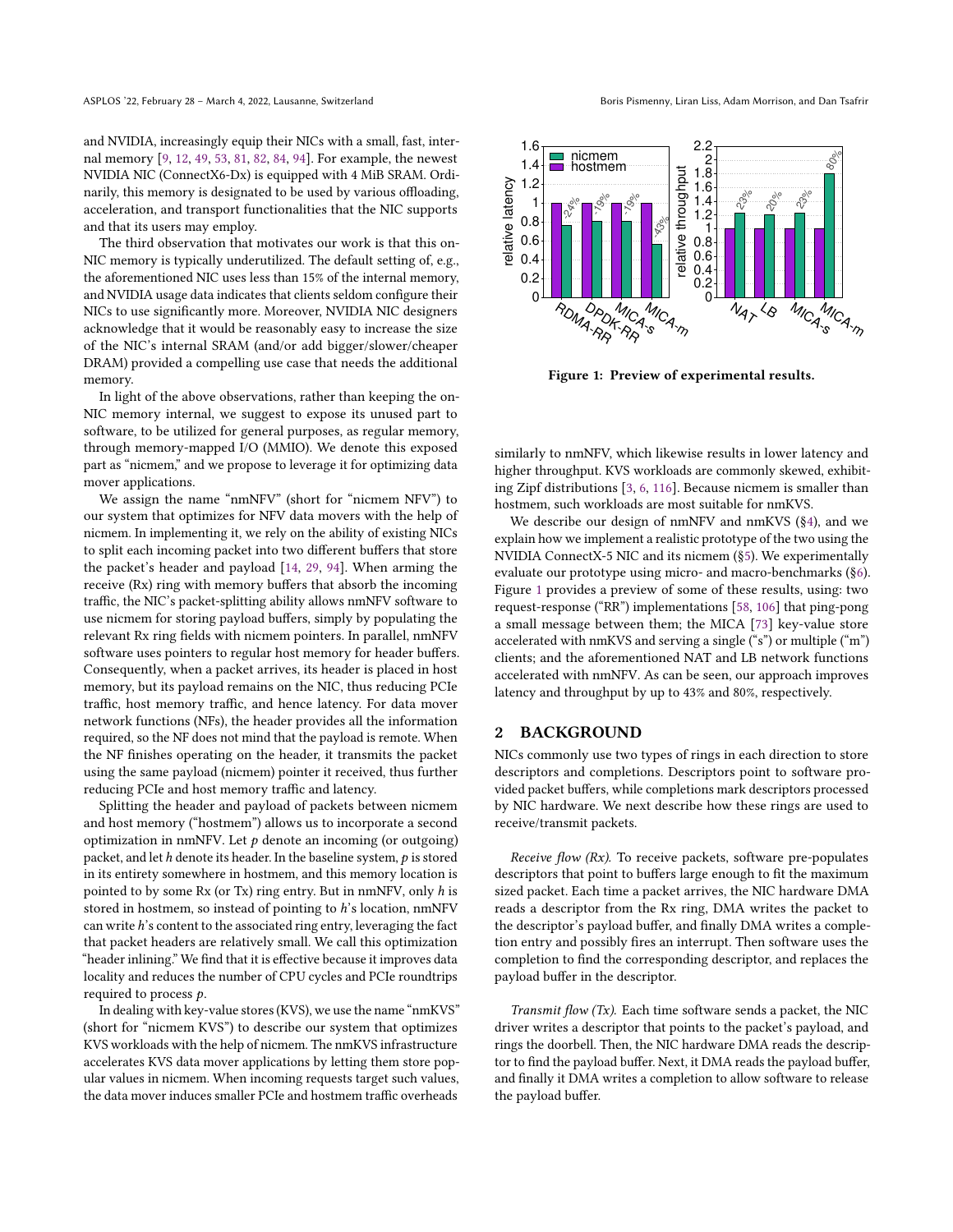## <span id="page-2-0"></span>3 MOTIVATION

As noted, our goal is to demonstrate the benefit of nicmem for "data movers," network applications that move unchanged data to its destination exclusively based on the associated metadata. To this end, we focus on two types of data mover workloads: network function virtualization (NFV) applications and key-value stores (KVS). In this section, after we discuss these workloads in more detail (§[3.1\)](#page-2-1), we exemplify the latency cost that they pay due to superfluously moving data from NIC to host memory and back (§[3.2\)](#page-2-2). We then enumerate system bottlenecks triggered by this superfluous activity (§[3.3\)](#page-2-3) and highlight why direct data I/O (DDIO) caching technology cannot eliminate this problem (§[3.4\)](#page-4-1). Finally, we present the technological trends behind on-NIC memory (§[3.5\)](#page-4-2).

### <span id="page-2-1"></span>3.1 Workloads

NFV. A lot of effort has been put into studying NFV [\[2,](#page-14-16) [15,](#page-14-7) [27,](#page-14-17) [31,](#page-14-18) [32,](#page-14-9) [59,](#page-15-20) [71,](#page-15-10) [118\]](#page-17-1). In this class of applications (called "network functions" or NFs), flexible software and off-the-shelf hardware replace rigid proprietary network equipment. Common NFs include firewalls, virtual private networks (VPN), deep packet inspectors (DPI), routers and forwarders, network address translators (NAT), load balancers (LB), flow monitors, and rate limiters. Aside from VPN and DPI, all the above NFs are data movers, operating on metadata only (packet headers and per-flow state) before delivering the packets to their next destination. NAT and LB are two particularly important data movers: a study of data center NFs showed that up to ≈60% of total traffic goes through one or both [\[100\]](#page-16-20). As end-toend encryption prevails, NF access to packet payload is diminished, making data movers more important [\[46,](#page-15-21) [91\]](#page-16-21).

KVS. Key-value stores like Memcached [\[38\]](#page-15-15) and Redis [\[66\]](#page-15-16) underlie key cloud and data center infrastructures and drive much of their network traffic [\[51,](#page-15-22) [104\]](#page-16-22). Significant research effort has thus been dedicated to improving them, both in software [\[73,](#page-15-14) [77,](#page-16-23) [78\]](#page-16-4) and in hardware [\[48,](#page-15-23) [70,](#page-15-9) [74\]](#page-15-17). "Get" KVS operations are data movers: clients send keys (metadata) and servers return the matching values (data). KVS access patterns are commonly highly skewed [\[3,](#page-14-14) [6,](#page-14-15) [116\]](#page-17-2), so improving the performance of a small set of hot key-value pairs can improve overall performance significantly.

Importantly, in this work, we use the term KVS more broadly than typical, also associating it with such applications as web servers (like Apache [\[37\]](#page-15-24)) when serving static files.

## <span id="page-2-2"></span>3.2 Latency Cost

In high-throughput workloads, when traffic approaches line rate, we show that superfluous data movement between NIC and host memory causes systems to bottleneck (§[3.3\)](#page-2-3). But superfluous movement is also disadvantageous in underloaded, non-bottlenecked conditions, because it increases latency.

To illustrate, Figure [2](#page-2-4) (left) shows the latency breakdown of Data Plane Development Kit (DPDK) ping-pong [\[58\]](#page-15-19), which sends 64B and 1500B (MTU) packets over the ICMP protocol back and forth between two machines. The first bar ("host") corresponds to the baseline system, which delivers entire packets to host memory, whereas the second bar ("nic") corresponds to storing payloads in

<span id="page-2-4"></span>

Figure 2: Superfluous data movement between NIC and host memory degrades performance even in underloaded conditions.

nicmem. The third and fourth bars respectively add the header inlining ("inl") optimization, storing headers in NIC rings as outlined in §[1.](#page-0-0) For 1500B packets, nicmem shortens latency by 8% and 15% without and with inlining. For 64B packets, latency is shortened by 19% due to inlining only (nicmem does not play a part as the entire packet is inlined).

Observe that 64B latency is improved by our optimizations (19%) more than 1500B (15%), which is counterintuitive, as 64B benefits from only inlining, whereas 1500 also benefits from nicmem. We hypothesize that this happens because packet-splitting occurs only for 1500B, requiring software to process two ring entries when sending and receiving. We corroborate our hypothesis by repeating the ping-pong experiment using RDMA unreliable datagram (UD) [\[106\]](#page-16-19), as RDMA rids software from having to handle headers. Figure [2](#page-2-4) (right) shows that in this case the benefit for 1500B is indeed greater.

### <span id="page-2-3"></span>3.3 Bottlenecks

When high-throughput applications stress the network subsystem, the superfluous data movement we identify can bottleneck the three main components that are involved in accommodating this traffic: NIC, PCIe interconnect, and host memory. To exemplify, we run the DPDK Layer-3 forwarding benchmark (called l3fwd [\[57\]](#page-15-25)) under three gradually intensifying setups configured to forward 1500B packets. The l3fwd server machine is connected back-to-back to a single client load generator machine running the Cisco T-Rex load generator [\[21\]](#page-14-19). Full details of our evaluation setup appear in §[6.1.](#page-7-1)

NIC. The first experiment utilizes a single core driving a single 100 Gbps NIC. The average results are shown in Figure [3](#page-3-0) (top), which depicts: (i) throughput; (ii) roundtrip latency; (iii) idle CPU cycles ("idleness"); (iv) PCIe bus traffic flowing from NIC to hostmem as observed by the NIC, expressed as percentage out of the maximal PCIe bandwidth available to the NIC, which is 125 Gbps ("PCIe out"); (v) PCIe traffic in the opposite direction ("PCIe in"); (vi) number of occupied Tx ring entries, as measured by the CPU whenever it enqueues packets, expressed as percentage of the ring size, which is 1024 ("Tx fullness"); and (vii) host DRAM bandwidth as measure by Intel pcm [\[55\]](#page-15-26) ("mem bw"). We measure NIC PCIe utilization with NVIDIA NEO-Host [\[83\]](#page-16-24).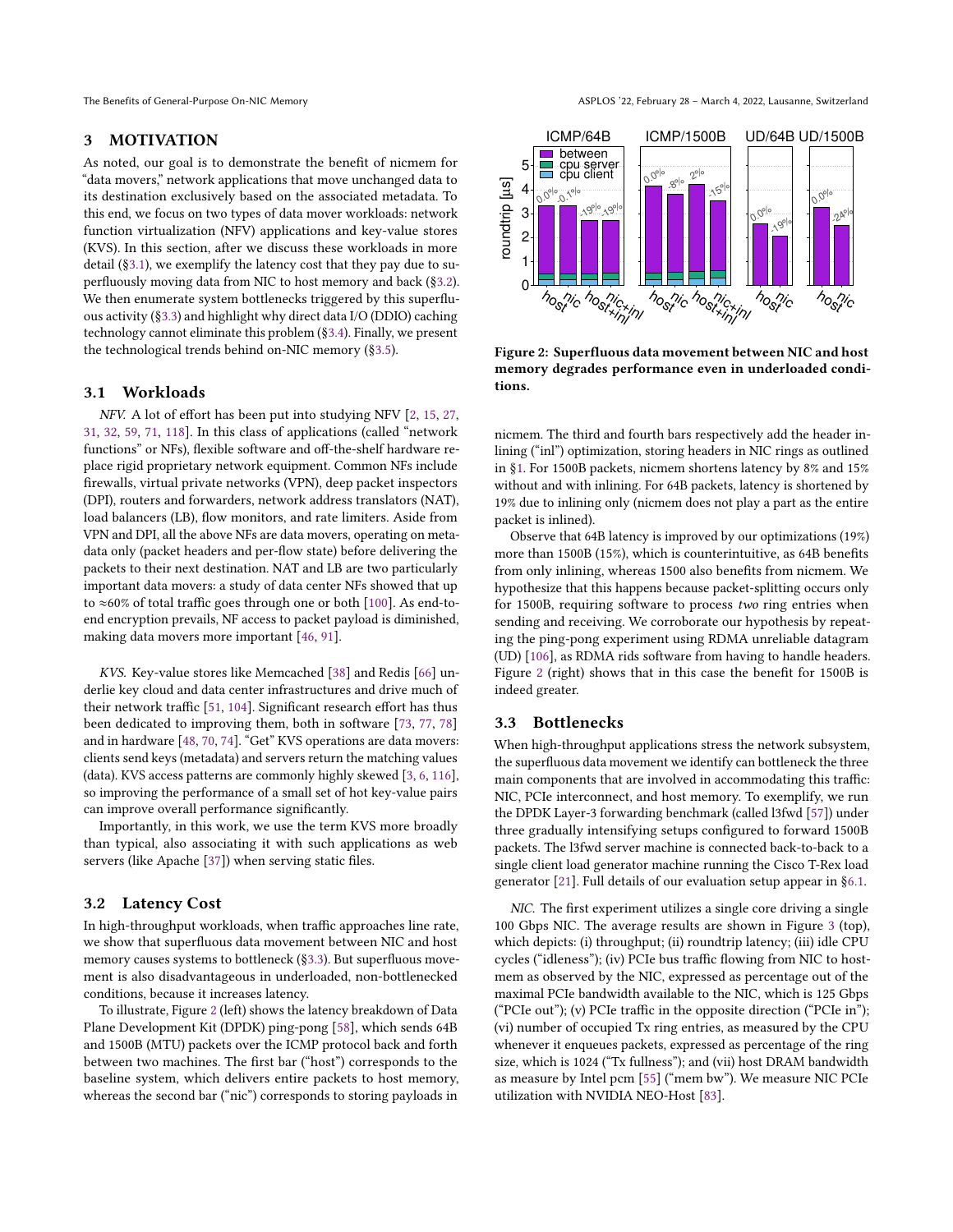ASPLOS '22, February 28 - March 4, 2022, Lausanne, Switzerland Born Borns Pismenny, Liran Liss, Adam Morrison, and Dan Tsafrir

<span id="page-3-0"></span>

Figure 3: Bottlenecks triggered by superfluous traffic between NIC and host memory when running DPDK l3fwd.

Examining Figure [3](#page-3-0) (top), we see that the baseline system is unable to achieve line rate (Fig. i), and that is suffers from high latency (Fig. ii) due to two bottlenecks: PCIe (Fig. iv) and Tx fullness (Fig. vi). We focus on the latter as it is unique to one core/ring processing and has been observed by others attempting to achieve one core/ring 100 Gbps [\[34,](#page-14-4) [35,](#page-15-27) [62\]](#page-15-28). We also remark that single ring bottlenecks are not unique to NICs as we also observe similar issues in NVMe SSDs.

When l3fwd tries to transmit packets that it just processed only to find that the Tx ring full, it drops the packets, which is why it is unable to achieve line rate. We know that the NIC is fast enough to sustain 100 Gbps line rate, so the question is: why is the NIC failing to consume Tx ring entries fast enough and thus causing the Tx ring to reach 100% fullness? NVIDIA performance engineers helped find the answer.

The NIC's transmit engine gathers packets from Tx ring  $r$  over PCIe to stream them via the outgoing wire. PCIe is speedier (has higher throughput) than the wire, so  $\vec{r}$ 's packets accumulate in an internal NIC buffer  $b$ , until unavoidably  $b$  gets full. The NIC then reacts by de-scheduling transmission from  $r$  for a timeout duration of  $t$ , which, for reasons outside our scope, is set to be proportional to how long it takes to read another byte from  $r$  (≈PCIe roundtrip). The NIC assumes that other Tx rings will keep it busy during this timeout. But no such rings exist in our setup, and  $t$  is longer than 's drain time, so the NIC is left with no work, even though packets are awaiting in  $r$ . From the CPU perspective, the NIC appears to temporarily stop transmitting, causing  $r$  to fill up as observed. Nicmem does not suffer from this problem because for it  $b$  contains only headers, so the NIC has a lot more packets to send during  $t$ .

PCIe. The results of our second experiment are shown in the middle of Figure [3.](#page-3-0) Here, we use two cores (and hence two rings) instead of one. As expected, this eliminates the NIC bottleneck, allowing the baseline to achieve 100 Gbps. The bottleneck that remains is PCIe outbound, which is 99.8% saturated. NIC PCIe out operations are thus stalled and increase latency considerably (Fig. ii), and packets get discarded. We verified that PCIe out is indeed the bottleneck to blame by curbing the client to deliver 90 Gbps, which reduced server PCIe out bandwidth somewhat and resolved the problem.

Nicmem does not exhibit the problem, consuming much less PCIe traffic because packet payloads do not traverse it.

We remark that PCIe out exceeds PCIe in because transmitted packets and associated Tx ring entries are easier to batch than incoming packets and associated completions. Each PCIe transaction incurs some overhead in the form of PCIe headers. With batching, one PCIe transaction handles multiple descriptors, thus batching reduces PCIe link utilization.

Host Memory. Our third experiment resulted in the bottom row of Figure [3.](#page-3-0) Here, we use eight cores to handle double the throughput, utilizing two 100 Gbps NICs instead of one in both the client and the server. Additionally, to approximate a memory intensive NF, we configure l3fwd to perform 250 random memory reads per packet from a 8 MiB buffer. Although the baseline system offers an incoming load of 200 Gbps, the server is able to accommodate only ≈170 Gbps from it (Fig. i) with high latency (Fig. ii). This performance drop is caused by running out of DRAM bandwidth (Fig. vii), as the NIC reads and writes payload data that compete with the NF's memory activity, which prolongs its per-packet processing time. (Later, in Figure [7,](#page-8-0) we show that less than 10 per-packet memory reads are enough to bottleneck DRAM.) Nicmem does not suffer from these problems.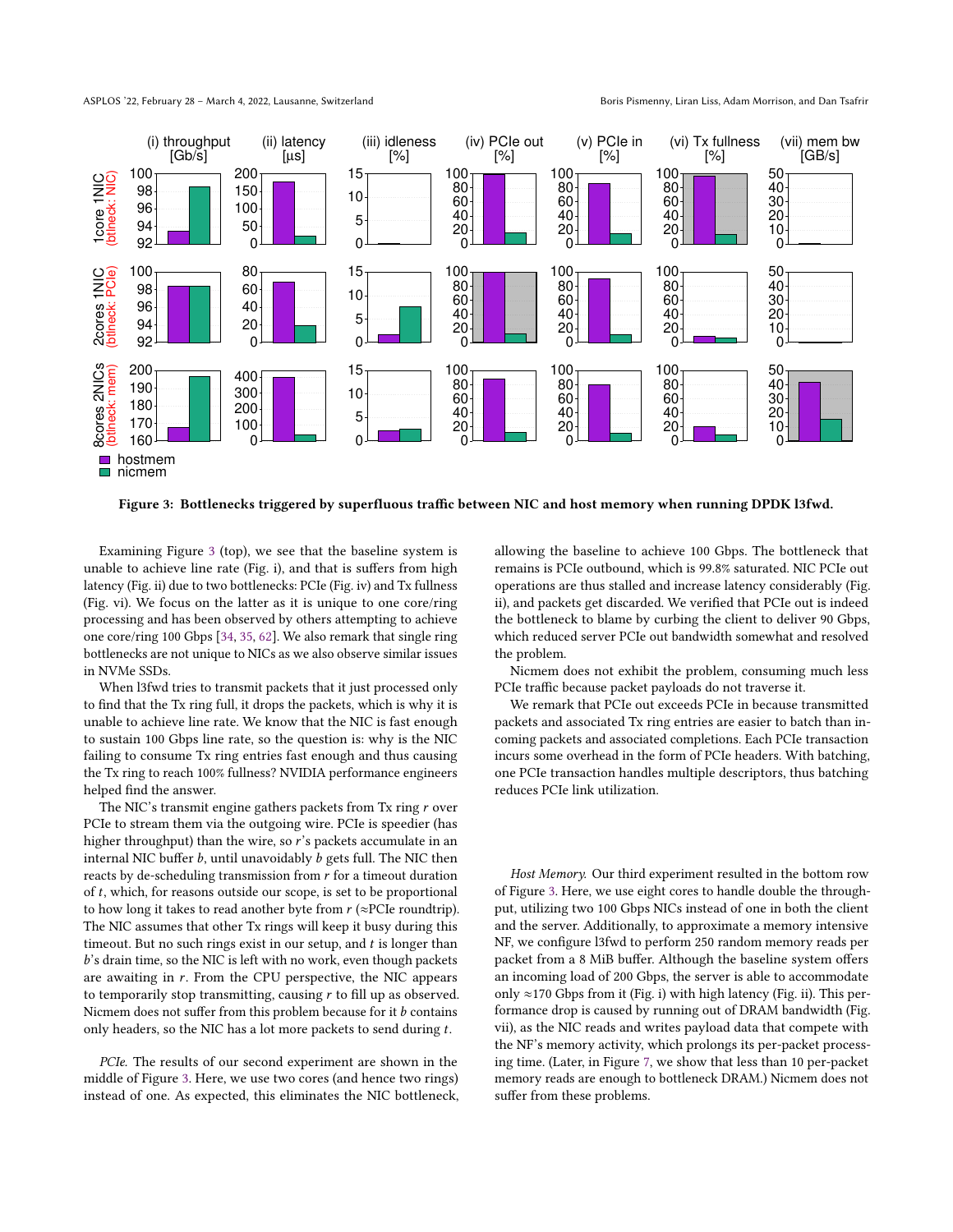### <span id="page-4-1"></span>3.4 DDIO Limitations

The bottleneck resource of applications that exhibit poor memory locality is DRAM [\[20,](#page-14-20) [98\]](#page-16-25). As shown above, I/O-intensive applications might suffer from the same problem, because they involve high-throughput direct memory access (DMA) activity performed by I/O devices—an activity that contends for the same DRAM bandwidth resource [\[78,](#page-16-4) [109\]](#page-16-9). This issue also affects data movers like network functions, which consequently suffer from lower throughput, longer latency, and higher variability [\[30,](#page-14-21) [36,](#page-15-29) [40,](#page-15-30) [76,](#page-16-26) [113,](#page-16-7) [117\]](#page-17-3). The problem occurs even in "balanced" systems whereby, on paper, DRAM capacity exceeds I/O bandwidth. The reason is that, as memory utilization increases, access latency likewise increases: linearly at first, and then exponentially when nearing capacity [\[113\]](#page-16-7).

Direct data I/O (DDIO) technology [\[24\]](#page-14-22) can avoid or alleviate the problem, as it serves DMA reads from the last level cache (LLC) if the data is there, and it allows DMA writes to allocate up to two LLC ways by default, thereby bypassing DRAM. The effectiveness of DDIO, however, is inherently limited by LLC capacity dedicated to DMA writes [\[92,](#page-16-8) [97,](#page-16-27) [113\]](#page-16-7). Notably, at a fast enough rate, DDIO writes might evict still-unprocessed packets to DRAM (a.k.a. the "leaky DMA problem"), implying that for DDIO to be effective, the combined size of the buffers pointed by Rx rings should not exceed the LLC size dedicated to DDIO allocations [\[113\]](#page-16-7).

Ideally, a handful of DDIO allocated cache lines would be enough to fit all receive buffers. However, multi-core packet processing requires a receive ring per core, and each ring entry must be large enough to store the maximum packet size (1500B). For example, an 1024-sized ring stores up to 2MiB of payload buffers which is as large as an entire LLC way on our system. To avoid exceeding DDIO capacity, one may consider to decrease ring sizes [\[113\]](#page-16-7).

Unfortunately, one cannot arbitrarily reduce the size of rings to accommodate DDIO without negative implications. To illustrate, we employ the RFC2544 no drop rate (NDR) test [\[7\]](#page-14-23) using single-core l3fwd with varying ring sizes, which finds the maximum throughput attainable without loss [\[117\]](#page-17-3). Figure [4](#page-4-3) shows the result for 64B and 1500B packet sizes, which suggests a 1024-entries lower bound for 100 Gbps NICs (faster NICs may require more). Indeed, 1024 is the default ring size in all standard applications that come with the DPDK library as of 2018 [\[65\]](#page-15-31). Likewise, all major NIC drivers use 1024-sized rings or more [\[8,](#page-14-24) [79,](#page-16-28) [114\]](#page-16-29). We too use this size unless stated otherwise.

To accommodate high I/O rates, in addition to increasing ring sizes, researchers proposed to increase the number of LLC ways available for DDIO DMA writes [\[35,](#page-15-27) [117\]](#page-17-3). In both cases, the problem is that I/O and CPU potentially contend for the same LLC resource. Using Nicmem alleviates this problem.

### <span id="page-4-2"></span>3.5 On-NIC Memory Today

Our proposal hinges on several technological trends: (1) On-NIC memory already exists to support various NIC functionalities, it just is not available for software use; (2) the NIC's demand for on-NIC memory is limited; and (3) on-NIC memory size can be increased to support data mover usage.

Many commercial ASIC NICs contain on-NIC SRAM [\[9,](#page-14-11) [12,](#page-14-0) [49,](#page-15-18) [53,](#page-15-0) [81,](#page-16-0) [82,](#page-16-1) [84,](#page-16-18) [94\]](#page-16-2) to support various optional NIC offloading, acceleration, and transport functionalities. For instance, on-NIC memory

<span id="page-4-3"></span>

Figure 4: maximal attainable throughput without loss.

is used to cache packet steering rules [\[43,](#page-15-32) [62\]](#page-15-28). Due to its current target use case, on-NIC memory is relatively small. For example, the latest NIC model of NVIDIA (ConnectX-6Dx) is equipped with 4 MiB of on-NIC SRAM memory. But this size is dictated by the current use cases, not by technological constraints. NVIDIA architects acknowledge that it is feasible and cost-effective to increase on-memory NIC size to several MiBs—roughly, the equivalent of a CPU LLC size—given a compelling use case.

Moreover, even the limited on-NIC memory is not fully utilized today, because applications and OSs typically do not enable the advanced NIC functionalities that use this memory. For instance, NVIDIA usage data indicates less than 15% of on-NIC memory is typically used.

When adding SRAM we increase NIC die size, each bit cell spans  $0.3 \mu m^2$  of silicon [\[18\]](#page-14-25) which translates to 0.21 \$ per MB at estimated 7 nm process wafer prices [\[25,](#page-14-26) [28\]](#page-14-27). For 16\$ (2% of the price of the cheapest 100 GbE NIC, 795\$) [\[17\]](#page-14-28), we can obtain 80 MBs which exceeds the LLC of the most powerful Intel 3rd gen scalable processor [\[52\]](#page-15-33), and can sustain 37 NIC queues with 1024 entries each. Furthermore, we speculate that SRAM die size and price will decrease as 3D stacking technology unlocks hundreds of MBs of SRAM [\[101\]](#page-16-30).

Because it is cost-effective and it simplifies our implementation, we assume nicmem is as large as CPU LLC. In our design, we show that it is possible to overcome this limitation (§[4.1\)](#page-4-4). In our evaluation, we show that even small amounts of nicmem are useful (§[6.4\)](#page-11-0).

### <span id="page-4-0"></span>4 DESIGN

We propose to improve the latency and throughput of data mover applications by equipping ASIC NICs with nicmem, which is on-NIC memory (SRAM and/or DRAM) that the NIC exposes for use by data movers to hold their data, and thereby improve latency, save host memory bandwidth, and reduce DDIO/LLC contention.

We describe the required NIC hardware changes in §[4.1.](#page-4-4) We then demonstrate nicmem's utility by designing nicmem-based systems for accelerating NFV and KVS applications (§[4.2\)](#page-5-0).

# <span id="page-4-4"></span>4.1 Nicmem Hardware

At a high-level, the nicmem design consists of providing large on-NIC SRAM, which is partitioned into two regions. Most of the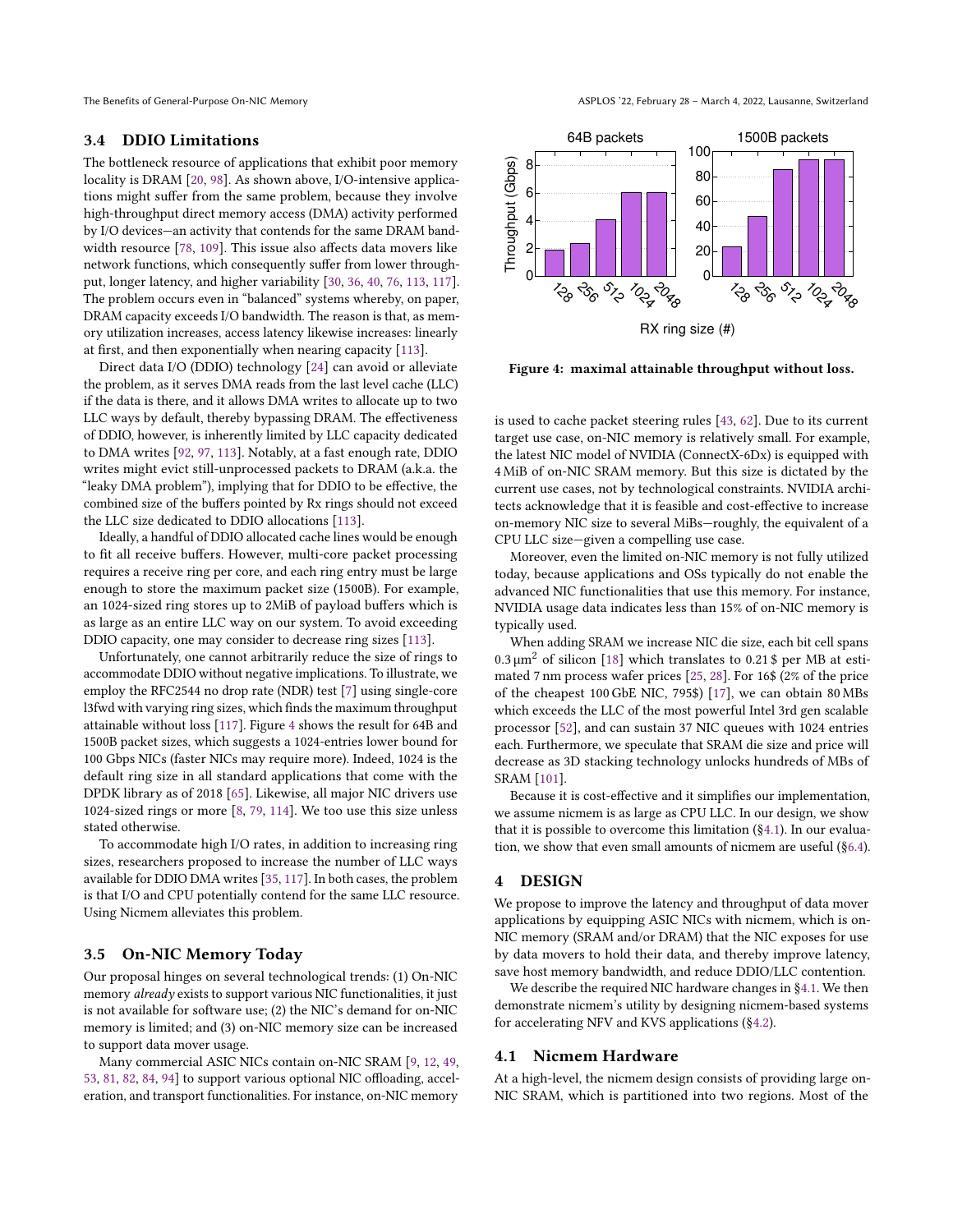SRAM is called nicmem and is exposed to software, allowing data mover applications to use it for data storage and thereby accelerate data transfer. The rest of the SRAM is not exposed to software and is used by NIC hardware to support various functionalities, as is the case today.

NIC hardware supports identifying packet descriptors (either Rx or Tx) whose payload is located in nicmem. When writing (Rx) or reading (Tx) such a descriptor's payload, the NIC directly accesses its SRAM instead of going through the PCIe interconnect. This mechanism allows data movers to reap nicmem benefits via pure software techniques, by allocating their payloads on the nicmem and thus avoiding hostmem and PCIe traffic for data transfers (as we demonstrate in §[4.2\)](#page-5-0).

Using nicmem for Rx traffic poses a challenge, however: because nicmem is limited, it may not suffice to hold large packet buffer pools, which are required to support bursty and/or high-throughput traffic. To address this, we design a split Rx queue mechanism, in which the NIC can use a secondary Rx queue, located in hostmem, to absorb Rx traffic when nicmem resources are exhausted.

In the following, we describe the design in more detail.

Exposing nicmem. NIC firmware carves out a portion of the onboard SRAM and isolates it from the internal NIC functionalities. This step takes place after the NIC driver has initialized and configured all desired NIC functionality, to ensure that all SRAM resources needed for NIC operation are available. The firmware then exposes the nicmem as a memory mapped I/O range on the NIC. The OS identifies this range as a nicmem through the NIC capabilities and makes it available to applications through the mmap system call interface. Applications can then map nicmem regions into their address space and subsequently access it through CPU load/store instructions that get routed to the nicmem over PCIe. Since the OS intermediates nicmem mapping, it can restrict different applications to disjoint nicmem ranges. Applications can also register mapped nicmem address regions with the NIC and then use it through NIC queue descriptors. Similarly to the CPU, because NIC hardware interposes between queues and registered nicmem, it can control the access to disjoint nicmem ranges.

Identifying nicmem. The benefit of nicmem is that the NIC can access it without going out to the PCIe interconnect. To reap this benefit, the NIC must identify when packet descriptors (created by software) have their payload located in a nicmem address. This is achieved by software setting a flag in the descriptor, which tells the NIC that the address corresponds to a nicmem address.

Receiving traffic into nicmem. Typical NIC receive flow (§[2\)](#page-1-1) makes it challenging to use nicmem for Rx traffic. Since nicmem size is limited, at high networking rates it might not suffice to hold a burst of incoming traffic. As a result, an Rx ring containing only nicmem buffers may become empty during such a burst, leading to packet drops.

To address this problem, we propose to employ a split rings mechanism, which is inspired by network page faults [\[69\]](#page-15-34). In this design, NIC receive rings are split in two: primary and secondary receive rings. When a packets arrives, the NIC tries to consume a buffer from the primary ring, which holds nicmem buffers. If the primary ring is empty, the NIC proceeds to consume a buffer from

<span id="page-5-1"></span>

Figure 5: The split rings approach.

the secondary queue (Figure [5\)](#page-5-1). Completion entries are stored in a single queue, as before, but with the entries indicating the order and location of received packets, i.e., primary or secondary ring. Packet buffers are subsequently returned by software to their original ring.

The split rings approach guarantees that as long as the working set of incoming packets is smaller than the nicmem size, then all received packets are served by nicmem from the primary ring. The split rings design introduces only negligible latency to the NIC's receive pipeline, since checking ring occupancy is based on ring producer and consumer indexes that are stored on nicmem. It does, however, double the number of queues in the system, but we believe that this overhead is acceptable because per-queue state is very small.

Beyond SRAM. Nothing in the above design is SRAM-specific. Indeed, nicmem can be extended with DRAM to provide value for applications with memory demands beyond those that can be satisfied by SRAM. On-NIC DRAM is faster for the NIC to access compared to host DRAM, as it can be accessed without a CPU interconnect trip.

### <span id="page-5-0"></span>4.2 Leveraging Nicmem in Data Movers

To improve performance using nicmem, software must navigate the trade-off that nicmem is fast for the NIC to access but slow for the CPU to access, as CPU accesses are routed over the PCIe interconnect to the NIC. We thus observe that data mover applications can significantly benefit from nicmem. A data mover can use nicmem to hold its data and rely on hostmem only for the metadata. This approach saves the CPU cycles and memory bandwidth that would otherwise be required to transfer the data to/from the network from/to hostmem.

In the following, we describe designs that use the above idea to accelerate NFV (§[4.2.1\)](#page-5-2) and KVS (§[4.2.2\)](#page-6-1) applications. Our designs assume that the application can safely manipulate NIC Rx/Tx rings directly and does not require OS intervention to send/receive traffic. This is the case, for example, in applications using DPDK which offers a packet processing programming model that is based on kernel bypass and direct hardware access for efficiency.

<span id="page-5-2"></span>4.2.1 NFV Acceleration (NmNFV). Our design for accelerating NFV data movers with nicmem is named nmNFV. NmNFV mitigates memory bandwidth, DDIO and LLC contention caused by copying of packet payloads into hostmem for NF operations, as shown in Figure [6\(](#page-6-2)a). Without nicmem, each incoming packet is (1) DMAed to hostmem by the NIC, (2) operated on by the NF; and finally (3) transmitted, which requires the NIC to read the header and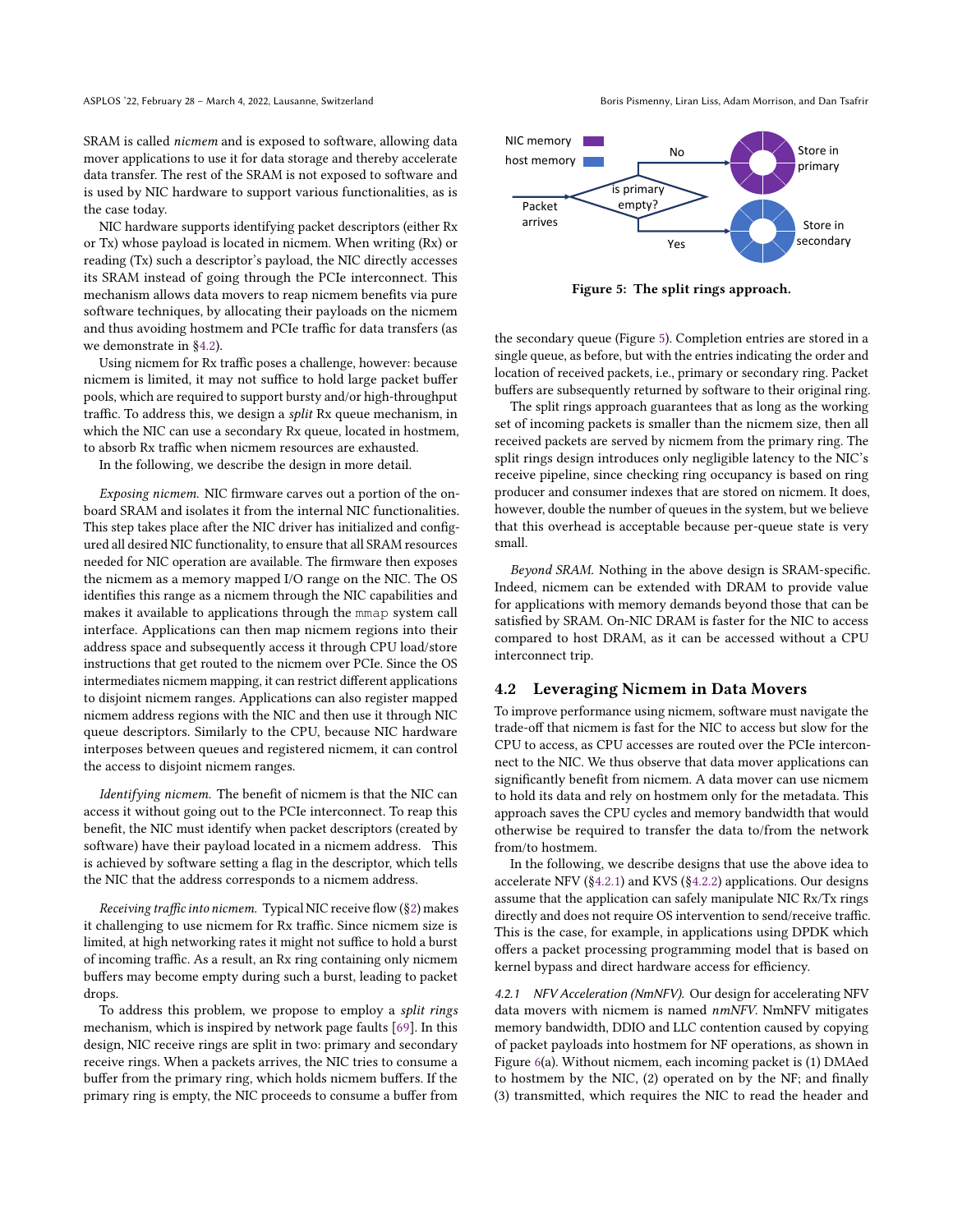payload from hostmem with DMA again. Crucially, however, packet payloads are completely ignored by most NFs. The waste of copying payloads into hostmem is compounded by the fact that payloads are typically an order of magnitude larger than headers: network traffic characteristics studies show that packet sizes in data centers, universities, and on the Internet follow a bimodal clustering pattern around small  $\approx 200$  B and large  $\approx 1400$  B packets [\[5,](#page-14-29) [16,](#page-14-30) [42,](#page-15-35) [60,](#page-15-36) [108\]](#page-16-31).

The basic idea of nmNFV is thus to simply keep packet payloads on the nicmem. To realize this idea, we use several techniques.

First, we rely on the pre-existing capability of the NIC to write an incoming packet's header and payload into different buffers [\[14,](#page-14-12) [29,](#page-14-13) [94\]](#page-16-2). NmNFV uses this packet-splitting functionality to configure the Rx ring with Rx descriptors that instruct the NIC to write headers into hostmem and payloads into nicmem (Figure [6\(](#page-6-2)b)). Consequently, when a packet arrives, its payload remains on the NIC. Only the header is written to hostmem, which suffices for the NF to perform its operation. Finally, on transmit, the NIC already has the packet's payload in nicmem.

The trade-off in splitting packet headers and payload is that it introduce some overhead to packet processing. The NIC's Rx/Tx rings require twice the number of scatter-gather elements to hold the same number of packets. Not only does it increase the ring's size, but it increases the number of scatter-gather operations the NIC must perform per packet. Moreover, these two pointers must propagate from the application level, which means that book-keeping structures increase in size and more CPU work is required to construct them.

To address this overhead and to further optimize the NF flow, we propose to store a packet's header in its descriptor instead of in an independent hostmem buffer (Figure [6\(](#page-6-2)c)). We call this optimization header inlining. It leverages pre-existing NIC inlining functionality by which descriptor flags can instruct the NIC to read/write a small range of packet data from/to the descriptor. Header inlining reduces the number of scatter-gather entries required to represent a packet back to one (for the payload). More importantly, it enables the NIC to fetch only the descriptor when sending/receiving data. This optimization thus reduces both the amount of data fetched from hostmem as well as the number of PCIe roundtrips required to do so, because in the non-optimized case the NIC must first read the descriptor in order to obtain the header's address in hostmem.

Header inlining does require an NF to copy the packet's header from its Rx to its Tx descriptor, but the related CPU overhead is low, because the headers are hot in the cache following the NF's processing of the header.

<span id="page-6-1"></span>4.2.2 KVS Acceleration (NmKVS). In theory, a KVS could leverage nicmem by serving its item set from nicmem. The KVS would store the values (data) associated with the keys (metadata) in nicmem and each read request would be answered with a response whose payload is in the relevant item's nicmem. This approach is not viable in general, however, because the size of KVS item sets are as large as host DRAM [\[1,](#page-14-31) [110\]](#page-16-32), which dwarfs the size of the multi-MiB nicmem.

We address this problem by leveraging the property that KVS workloads are commonly skewed, exhibiting a Zipf distribution [\[3,](#page-14-14) [6,](#page-14-15) [116\]](#page-17-2). We therefore propose nmKVS, which is a KVS design that stores a subset of hot items on nicmem and serves them from it.

<span id="page-6-2"></span>

Figure 6: Host memory based packet transmission compared to data on nicmem with and without header inlining.

Our design focuses on the mechanism of serving hot items out of nicmem and not on identifying hot items in the first place. That is, we assume that a KVS can efficiently identify the hottest items e.g., using a heavy hitters algorithm [\[19,](#page-14-32) [23,](#page-14-33) [87\]](#page-16-33)—and move them to nicmem, while evicting "colder" items back to hostmem.

NmKVS relies on header-data splitting (§[4.2.1\)](#page-5-2) to perform zerocopy sends of values residing on nicmem. The basic idea is straightforward, but it creates a concurrency challenge. Suppose that a response containing an item is posted to the NIC's Tx queue, but has not been transmitted yet. In the meantime, the KVS receives an update operation of that value and the CPU starts overwriting the old value. Because the value is updated in place, if the NIC now begins transmission of the queued response packet, it might read (and transmit) an inconsistent mix of the old and new values, since it reads the value concurrently to the CPU updating it.

We handle this race by avoiding in-place data overwrites for "hot" items served directly (zero-copy) from nicmem. Instead, we maintain two buffers for each such item. One buffer, called the stable buffer, resides in nicmem and holds data that may be transmitted by the NIC. This buffer is guaranteed to not be overwritten concurrently to a NIC access. The second buffer, called the pending buffer, holds new data written by an update operation. After an update overwrites the pending buffer, it invalidates the stable buffer by clearing a "valid" bit in its structure. The stable buffer gets updated later, lazily, by some get operation.

To safely update the stable buffer, its structure contains a reference count indicating the number of outstanding Tx descriptors referencing it. The KVS services a get operation for a "hot" item as follows. If the stable buffer is valid, the KVS increments its reference count and uses the stable buffer as the response packet's payload (zero-copy). (The reference count is decremented when processing the NIC's completion event of this packet's transmission.) If the pending buffer is invalid, the KVS checks whether its reference count is zero. If so, the KVS overwrites the stable buffer with the contents of the pending buffer, and transmits a zero-copy response, as before. Otherwise, the KVS transmits a response whose payload is a copy of the pending buffer.

# <span id="page-6-0"></span>5 IMPLEMENTATION

We elaborate on nicmem system software and hardware, and describe our implementation of nmNFV and nmKVS in the DPDK framework, targeting NVIDIA ConnectX NICs.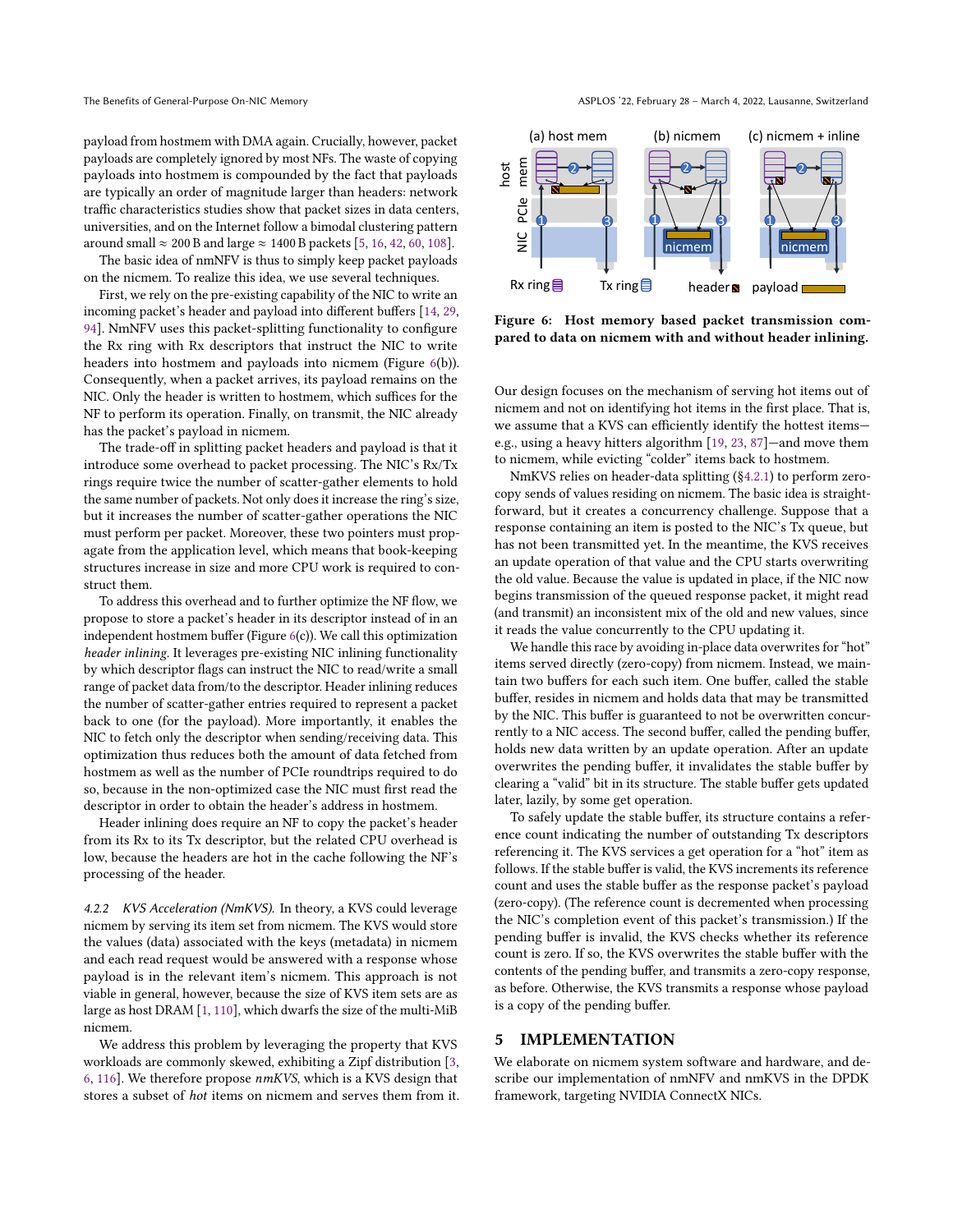Kernel API. Hardware exposes nicmem to the kernel which manages its allocation to processes using Linux RDMA verbs APIs. Processes obtain nicmem by: (1) requesting the kernel for an allocation of the desired length; and (2) calling mmap to map it to virtual memory using write-combined memory pages. Using virtual memory nicmem can be shared or isolated between different processes in the system.

DPDK API. To expose nicmem to DPDK applications, we introduce a new API for DPDK NICs (Listing [1\)](#page-7-2). Applications allocate NIC memory using alloc\_nicmem and free it using dealloc\_nicmem@ompletion to decrement the stable buffer's reference count. Such Applications manage this memory using standard DPDK memory allocator APIs such as packet memory buffer pools.

NVIDIA NICs use an on-NIC IOMMU to translate all memory accesses and isolate between applications. To use memory with the NIC it must be registered with the kernel to create a memory key (mkey) that is associated with the application. Then, to send or receive data via application NIC queues, the mkey is provided alongside memory addresses. Nicmem references use an mkey too. Therefore, nicmem is isolated from other application using the NIC.

When DPDK posts receive or transmit descriptors on NIC queues, the driver looks up the mkey corresponding to packet buffer memory. Host-memory usually requires only one mkey while nicmem requires another. To optimize these lookups the drivers caches the most recently used mkeys in order; this optimization is weakened when splitting packets when two mkeys are used per-packet.

NmNFV. We implement nmNFV in the DPDK l3fwd [\[57\]](#page-15-25) application and in the modular FastClick [\[4,](#page-14-8) [90\]](#page-16-34) NF composition framework. Our implementation closely follows the nmNFV design. After allocating and mapping nicmem, the NF creates a packet buffer pool on top of nicmem. Next, it configures receive rings to split packets at a 64B offset into header and data buffers residing in hostmem and nicmem buffer pools, respectively, and to inline the headers. Split packets consist of two DPDK mbuf structures chained together: one that holds the header and another that points to the data which is either in hostmem or in nicmem.

Importantly, all changes related to nicmem are in DPDK's controlpath, which means that application data-path operations are unmodified. As a result, we expect applications which follow DPDK APIs to adopt our approach easily and with no risky modifications to performance critical code. However, we find that some DPDK applications ignore DPDK's APIs and make assumptions about packet buffer structure. In particular, we observed that FastClick accesses packet buffers directly and assumes that there is only one buffer per mbuf. Therefore, we modify its data-path elements to support our split packets.

NmKVS. We implement nmKVS on top of MICA [\[73\]](#page-15-14), a highly optimized DPDK-based KVS that is built to achieve the highest performance on CPUs [\[72\]](#page-15-37). However, MICA get operations do copy item data twice: once from the KVS table to the stack and again from the stack to the response packet. We speculate that the reason behind this implementation is that copy semantics greatly simplify the design and implementation of the system and/or that it was forced by missing DPDK features, such as a callback upon completion of a packet transmission. Our implementation extends DPDK to support these features.

<span id="page-7-2"></span>void \*alloc\_nicmem(device, len); void dealloc\_nicmem(addr);

#### Listing 1: routines to control NIC memory

Our nmKVS implementation modifies MICA to serve a set of hot items directly from nicmem with the zero-copy design described in §[4.2.2.](#page-6-1) We allocate stable buffers for hot items according to available nicmem and use memcpy to overwrite values on nicmem as needed. We additionally introduce a DPDK callback on transmit a callback was not available in DPDK before, and so we modify DPDK and NVIDIA drivers to support it.

Hardware limitations. Available hardware imposes some limitation on our implementation. First, our NIC firmware exposes only 256 KiB of its available SRAM. Second, our NIC requires hardware modifications to support the split rings approach. To overcome these and support real applications, we emulate a large nicmem by reusing the provided memory buffer for storing the data of multiple packets, which thus override each other. This methodological technique works as data mover applications and benchmarks do not inspect their payloads. We verified that this methodology does not affect performance by observing no measurable difference in DPDK l3fwd performance with and without reusing nicmem on the available hardware. Third, our NIC also supports only transmit-side inlining, and therefore we still suffer the cost of splitting on receive. Finally, our NIC does not split packets according to hardware parsing which restricts us to use suboptimal hard-coded header split offsets. We expect that future devices will remove this limitation.

Implementation effort. To support NIC memory we change 404 lines of code (LoC) in DPDK 20.08 NVIDIA's driver; and 329 LoC in PCIe and Ethernet device infrastructure code. For nmNFV, we modify 194 LoC in FastClick's DPDK binding, and another 25 LoC to support split packets in IP, TCP, and UDP element code. NmKVS support in MICA relies on transmit completion callbacks (64 LoC), zero-copy support (282 LoC), and nicmem support (125 LoC).

### <span id="page-7-0"></span>6 EVALUATION

We use microbenchmarks and macrobenchmarks to evaluate nicmem performance for KVS and NFV workloads. After introducing our methodology (§[6.1\)](#page-7-1), we evaluate NF performance with a syntactic microbenchmark (§[6.2\)](#page-8-1) and then real NF applications: network address translation (NAT) and load-balancer (LB). Based on these, we quantify the number of cores required to saturate 200 Gbps and measure the impact of various packet and NIC receive ring sizes and DDIO way allocations (§[6.3\)](#page-9-0). We then measure the impact of split-ring spilling to hostmem by varying the nicmem available in NAT and LB NFs (§[6.4\)](#page-11-0). We next measure the cost of accessing nicmem from the CPU (§[6.5\)](#page-11-1) and quantify KVS performance using nicmem (§[6.6\)](#page-11-2).

### <span id="page-7-1"></span>6.1 Methodology

Our setup consists of a pair of Dell PowerEdge R640 servers, one of which is the system under test and the other is the load generator. Both have 16-core 2.1 GHz Xeon Silver 4216 CPUs, 128 GiB (=4x16 GiB) 2933 MHz DDR4 memory, 22 MiB LLC split across 11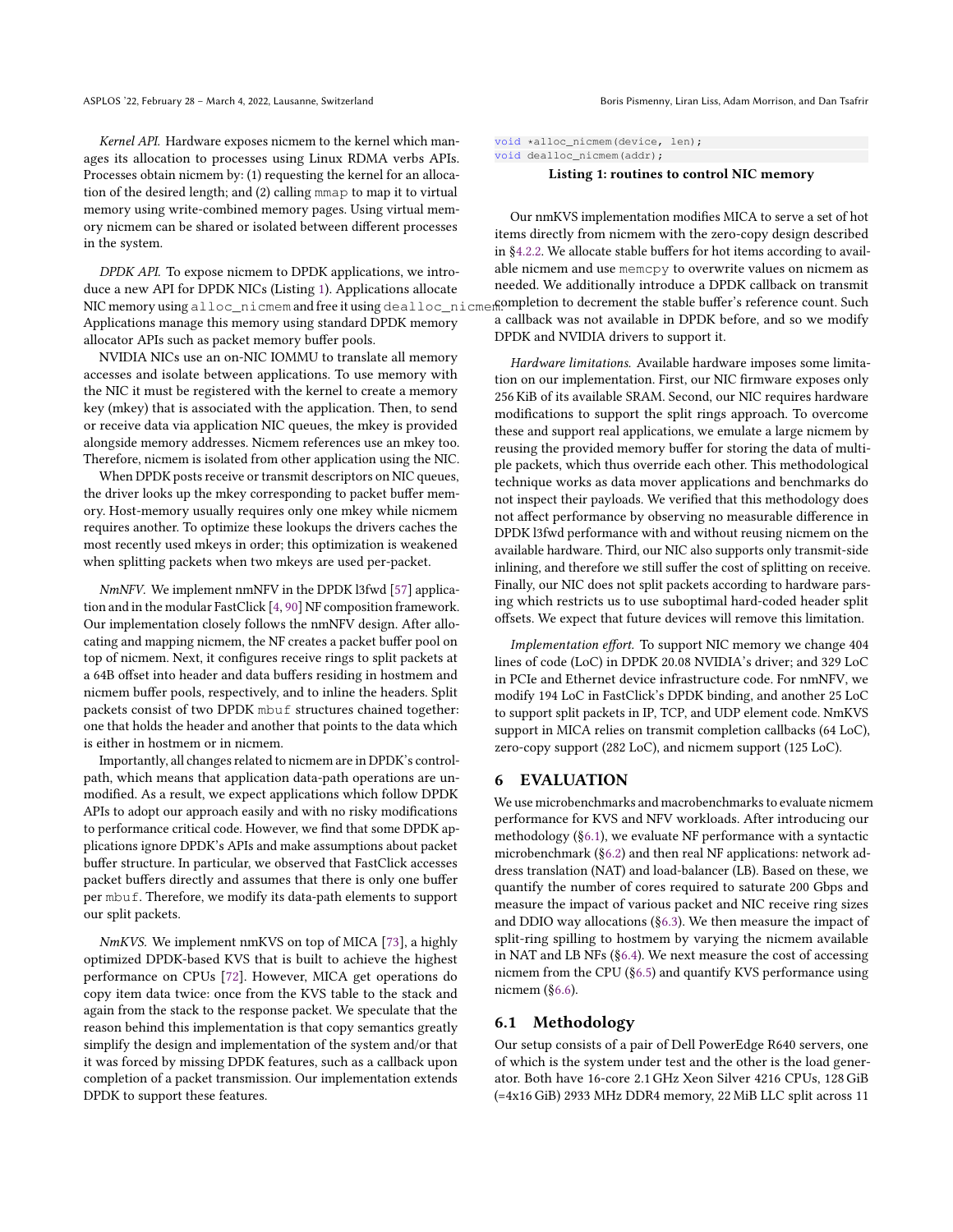ways. They run Ubuntu 18.04 (Linux 5.6.0) with hyperthreading and Turbo Boost off.

The machines are connected back-to-back via two 100 GbE NVIDIA ConnectX-5 NICs [\[81\]](#page-16-0). All the results presented are trimmed means of ten runs; the minimum and maximum are discarded. The standard deviation is always below 5%.

NF Benchmarking. On the load generator machine, we run the stateless Cisco T-Rex packet generator [\[21\]](#page-14-19), which we modify to improve latency measurement accuracy from  $10-100\mu s$  to  $1\mu s$  (similarly to Primorac [\[105\]](#page-16-35)). Unless stated otherwise, we send packets at 200 Gbps using our two NICs.

For macrobenchmarking, on the server, we run FastClick [\[4\]](#page-14-8) based NAT and LB using FastClick's DPDK mbuf pool to avoid unnecessary packet metadata copies. Unless stated otherwise: we disable pause frames; use 1024 Rx and Tx ring descriptors (default); two DDIO LLC ways (default); and 14 cores (as our experience with NAT and LB shows that 14 cores are needed to process 200 Gbps; see Figure [8\)](#page-9-1). To maximize CPU efficiency and reach line rate speeds, we spread load equally among all cores using a different flow per packet. We use large 1500B UDP packets unless stated otherwise, as this is a common use case  $(\S4.2.1)$  $(\S4.2.1)$ , and because it helps us sustain 200 Gbps processing on our setup, which generates the highest load on PCIe, DDIO, and memory bandwidth.

We evaluate the following NF processing configurations: (1) "host" employs the baseline DPDK host memory; (2) "split" demonstrates the overhead introduced by splitting packet headers and data (before reducing host memory copies); (3) "nmNFV-" improves performance by placing data on nicmem, thus removing data copies; and (4) "nmNFV" further improves it by inlining headers inside Tx descriptors.

As in §[3.3,](#page-2-3) we measure NIC PCIe utilization using NVIDIA NEO-Host [\[83\]](#page-16-24) and CPU core and unncore counters using Intel pcm [\[55\]](#page-15-26).

KVS Benchmarking. We evaluate the performance of nmKVS using MICA [\[73\]](#page-15-14) executing on 4 cores. MICA's client is the load generator, using 800K large key-value pairs (128B keys and 1024B values), which we access uniformly at random. As noted, large values ease CPU processing and are common in real workloads [\[1,](#page-14-31) [3\]](#page-14-14). We evaluate two server configurations: (C1) 256 KiB hot area cache that corresponds to the size of nicmem available on our NICs, and (C2) 64 MiB hot area corresponding to a future device that we emulate (§[5\)](#page-6-0).

#### <span id="page-8-1"></span>6.2 NF Microbenchmarks

We use a synthetic NF to explore how memory subsystem contention affects CPU efficiency and, in turn, the throughput and latency of NFs with different attributes. To control NF memory intensity we run layer-2 forwarding followed by the WorkPackage FastClick element, which performs a number of random memory reads from preallocated buffers. We perform 480 runs, covering the space of the following parameters: Rx ring size: 256, 512, 1024, or 2048; accessed memory buffer size: 1, 2, 4, 8, 16, or 32; memory reads per packet: 2, 4, 6, 8, or 10; and DDIO ways: 0, 2, 8, or 11. For each NF processing configuration, we plot the missing throughput (200Gbps - measured) and latency of all 480 runs in a scatter-plot in Figure [7.](#page-8-0)

<span id="page-8-0"></span>

Figure 7: Synthetic NF performance. The points are runs with varying Rx ring size, NF memory intensity, and DDIO ways. Percentages show the number of runs past the cutoff.

After considering various parameters that may influence performance, we find that NF processing time per packet is most meaningful. We then calculate the per-core budget and mark it as the "cutoff" point. We use 14 cores with frequency 2.1 GHz, and packet arrival rate of 16.26 MPPS:  $(14 \times 2.1 \times 10^9)/(16.26 \times 10^6)$  gives us a budget of 1808 cycles per packet before the cutoff point. We observe that in the host configuration, which has to copy packet data to memory, this point is passed for at least 46% of the NFs. Meanwhile, nmNFV only passes its cutoff point for at most 16% of these same NFs.

We mark runs with less than 30 GB/s memory bandwidth with  $\lq$  +" and the rest with "x". We observe that both nmNFV variants eliminate memory bandwidth contention (all are below 30 GB/s), while base and split suffer from the leaky DMA problem and high memory bandwidth contention: at least 60% of runs have more than 30 GB/s memory bandwidth, and in fact at least 31% exceed 40 GB/s. Consequently, both nmNFV variants have as much as 42% more runs within the cutoff budget. Pleasingly, the majority of both nmNFV variants results below the cutoff also have better throughput and latency.

As expected, the results also show that nmNFV consumes more cycles than nmNFV- and thus performs slightly worse when CPU cycles are scarce. However, this is part of a trade-off: nmNFV has better 99th percentile tail latency compared to nmNFV-, i.e., 58% of nmNFV runs are lower than 128 µs compared to only 40% in nmNFV- (not shown).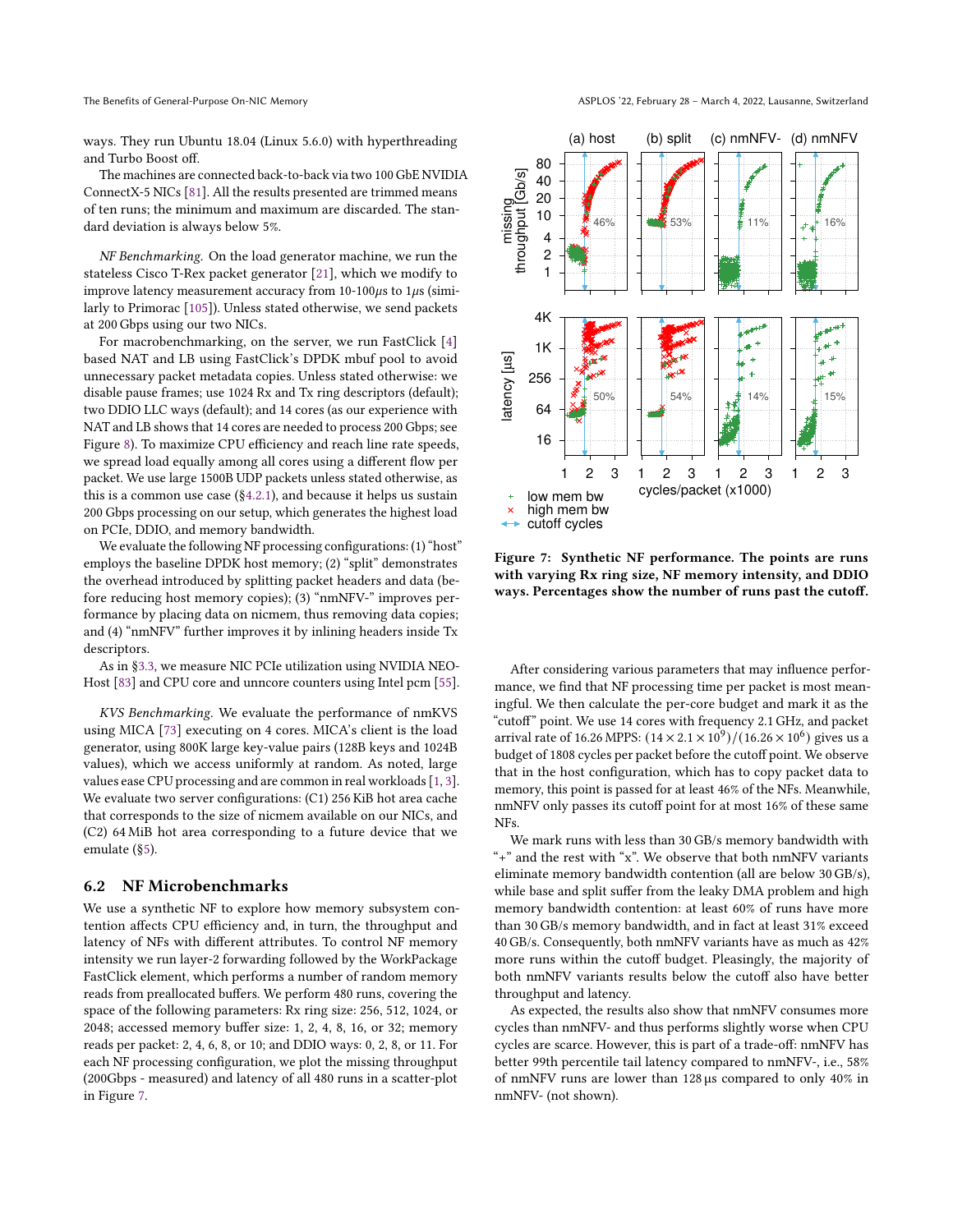ASPLOS '22, February 28 - March 4, 2022, Lausanne, Switzerland Born Borns Pismenny, Liran Liss, Adam Morrison, and Dan Tsafrir

<span id="page-9-1"></span>

Figure 8: To handle 200 Gbps loads NAT and LB need (1) at least 12 cores and (2) to reduce memory and PCIe load.

<span id="page-9-2"></span>

Figure 9: Small receive ring size can alleviate memory bandwidth bottlenecks, increasing throughput. But, these are susceptible to packet loss during bursts.

We observe that when cycles per packet are greater than the budget, workloads with the same cycles per packet still show different latencies. Furthermore these latencies can be grouped into four clusters that correspond to the various Rx ring sizes (256, 512, 1024, and 2048). The reason is that once an NF exceeds the budget it will never process packets before more packets build up in its Rx ring. Therefore, receive rings are always full and each packet will wait until all preceding packets in the ring are processed, thus latency increases with ring size.

# <span id="page-9-0"></span>6.3 NF Macrobenchmarks

We use two stateful NFs to evaluate the performance of both nmNFV variants: LB and NAT using 200 Gbps. These applications cache up to 10 M flows using a per core cuckoo hash table to avoid needless cache contention. LB assigns each flow, using its 5-tuple, to one of 32 destination servers, and stores this pairing to consistently hash and forward subsequent packets of that 5-tuple to the same server. If no match is found, LB uses round-robin to assign a new destination server to the flow. Similarly, NAT identifies existing flows using their 5-tuples and rewrites packet source IP and port consistently. New flows are assigned one of the available source ports.

Next, using 200 Gbps and 1500 B packets, we measure the number of cores required to meet this load, and the impact of various packet and NIC Rx ring sizes and DDIO ways.

Cores. Figure [8](#page-9-1) shows the results for LB and NAT scalability from 2 to 14 cores. Host and split fall short of reaching line rate throughput and as a result their latency increases with the number of cores. The reason is DDIO thrashing of the LLC due to the leaky DMA problem. The DDIO hit rate declines and memory bandwidth increases as we increase the core count.

Both nmNFV variants, in contrast, achieve line-rate throughput at 12 and 14 cores for LB and NAT, respectively. When approaching line-rate, improvements manifest in reduced latency. As expected, both variants improve PCIe hit rate, PCIe outbound utilization, memory bandwidth, and CPU cache hit rate. We remark that split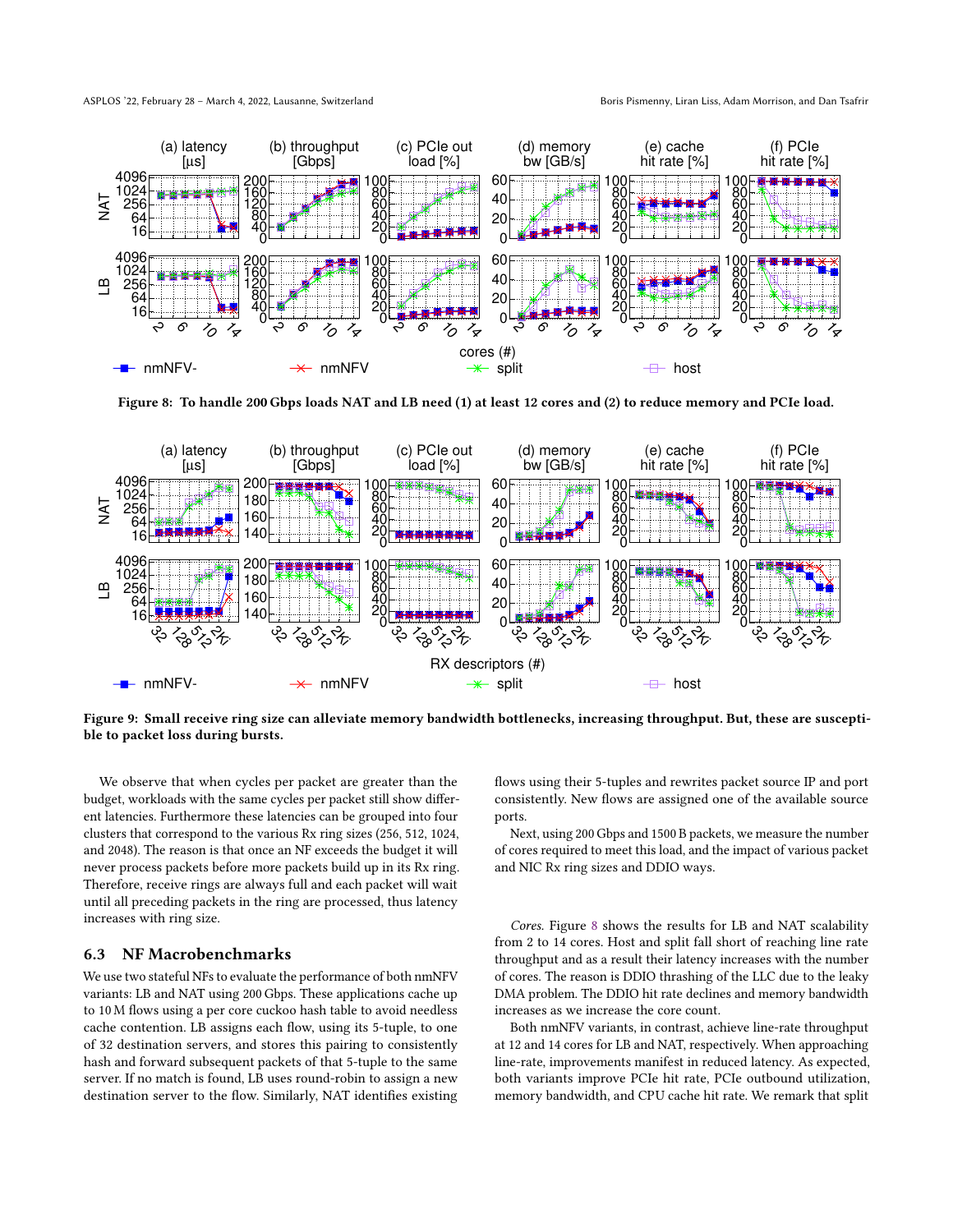<span id="page-10-1"></span>

Figure 10: Our approach enables efficient 200 Gbps processing for large packets. Small packet workloads are always CPU bound.

<span id="page-10-2"></span>

Figure 11: A system with DDIO disabled and nicmem enabled outperforms the same system with maximum DDIO and no nicmem.

and nmNFV- use two scatter-gather entries compared to one for nmNFV and host, and as result their performance is lower.

Real trace. We repeated the experiment above with the first million packets from a 2019 real-world CAIDA packet trace form the Equinix NYC monitor [\[16\]](#page-14-30). The trace we used contains 43261 unique source IPs and 58533 unique destination IPs with an average packet size of 916 bytes (small and large packet clusters). Figure [12](#page-10-0) presents the results. Due to limitations in our load generator (T-Rex), we cannot measure latency so we focus on throughput. Both nmNFVvariants outperform base by up to 28%. The results are similar to Figure [8](#page-9-1) with lower throughput for all as small packets increase the load on the CPU without benefiting from nicmem.

Rx Descriptors. To examine the performance impact of growing Rx ring sizes, which are necessary to handle packet bursts (see §[3.4\)](#page-4-1), we measure the performance with Rx ring sizes between 32 and 4096 (Figure [9\)](#page-9-2). We observe that increasing ring size decreases throughput by up to 15% and 20% for LB and NAT, respectively.

<span id="page-10-0"></span>

Figure 12: Performance with real packet trace from CAIDA.

Latency grows exponentially as LB and NAT fail to meet the offered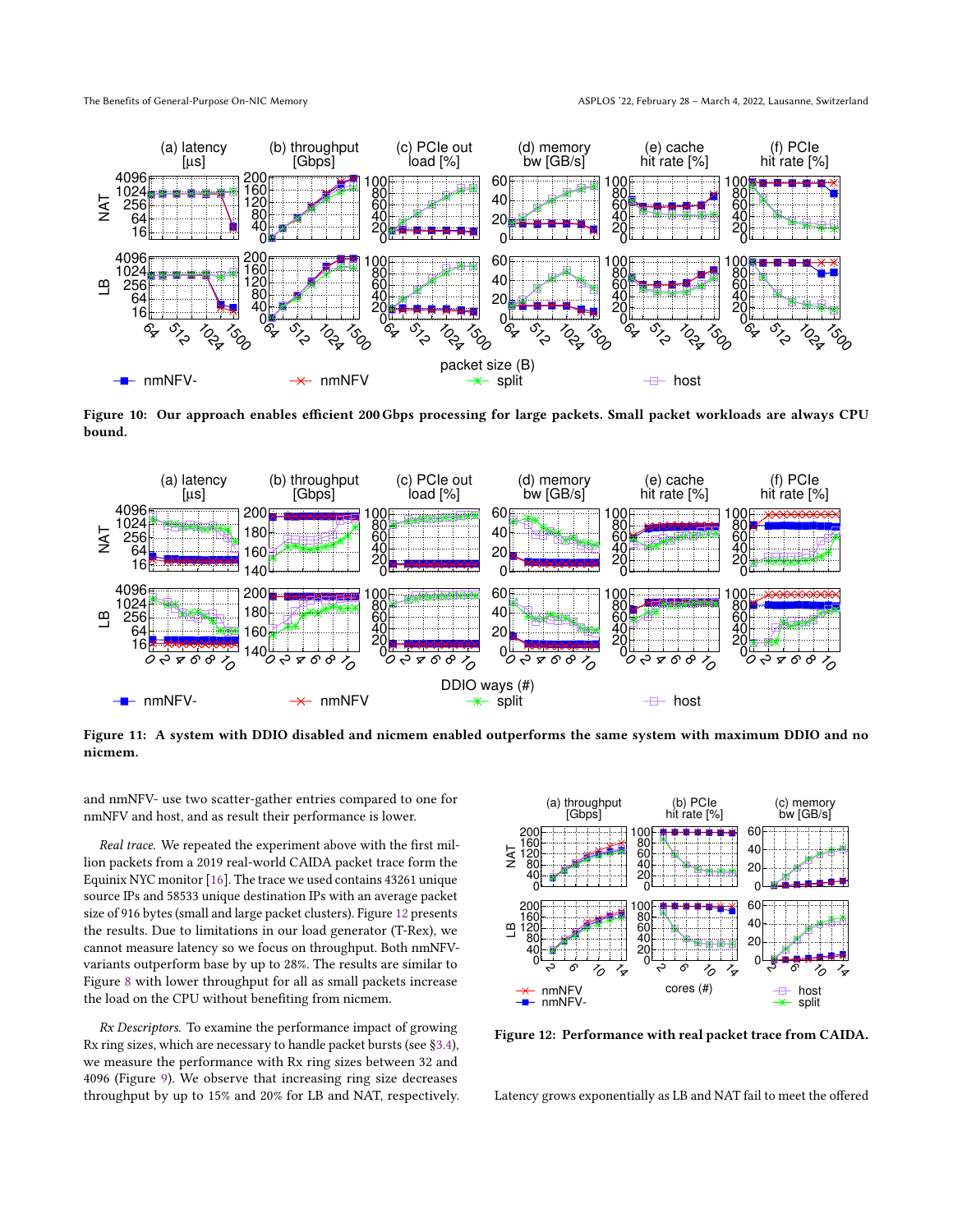load at 256 and 128 Rx descriptors, respectively. This is preceded by a sharp decline in PCIe hit rate, as the total Rx ring buffers exceed available LLC space for DDIO:  $256 \times 14 \times 1500 \approx 5$  MiB >  $4$  MiB available to DDIO. Interestingly, host and split NAT performance diminishes before exceeding DDIO LLC capacity. We observe that NAT's higher LLC access rate and occupancy are responsible, as NAT uses two cache entries per flow, i.e., one for each direction and LB uses only one. Base and split application cache hit rate plummets from 83% to 27% and memory bandwidth grows from 5 GB/s to 55 GB/s, in correlation with PCIe hit rate, which reaffirms the importance of LLC locality and low memory bandwidth to NF performance.

Packet Size. Figure [10](#page-10-1) shows the performance with packet sizes between 64B and 1500B. We observe that for both nmNFV variants throughput and latency is similar or better than host and split for all packet sizes. Both variants achieve better throughput for packets larger than 1024 B. Both variants also improve memory bandwidth, PCIe utilization, and PCIe hit rate for all packet sizes.

DDIO. Figure [11](#page-10-2) shows performance with various DDIO cache way allocations. To control DDIO cache ways, we use the DDIOTune fastclick element developed by Farshin et al. [\[35\]](#page-15-27). The results show that a system with DDIO disabled and nicmem enabled outperforms the same system with maximum DDIO assigned LLC ways and no nicmem in latency (22 µs vs. 84 µs) and throughput (197 Gbps vs. 195 Gbps).

As expected, adding DDIO ways improves the performance of host and split; host achieves line-rate at 5 and 9 cache ways for LB and NAT, respectively. We observe that even though host and split reach line-rate, their latency remains as high as  $64 \,\mu s$ , while the latency of nmNFV- and nmNFV is 26 µs and 22 µs, respectively. Nicmem improves latency due to its lower PCIe utilization, and inlining improves latency further by avoiding an extra PCIe roundtrip to fetch the header.

Curiously, nmNFV- PCIe hit rate is constant at 80% for all DDIO cache way settings. Meanwhile, nmNFV benefits from 100% PCIe hit rate. This suggests that packet header buffers are evicted from the cache before they are reused by DDIO; inlining avoids this problem as it reduces the number of buffers in-use.

### <span id="page-11-0"></span>6.4 Insufficient NIC Memory Capacity

Nicmem capacity changes between devices and it may not suffice to feed all per-CPU queues and even the split rings approach may spill over data into hostmem queues. We therefore re-test NAT performance when varying the available nicmem by controlling the number of nicmem queues.

Figure [13](#page-11-3) presents the results. We observe that a single nicmem queue (out of 7 in total per NIC) drastically improves latency and throughput as it eliminates the PCIe bottleneck discussed in §[3.3.](#page-2-3) Meanwhile, increasing nicmem queues further reduces memory bandwidth, DDIO contention, and improves application LLC hit rate (not shown).

## <span id="page-11-1"></span>6.5 Cost of Accessing NIC Memory

In this section, we compare the cost of CPU access to nicmem in comparison to hostmem. Figure [14](#page-11-4) compares the copy rate within

<span id="page-11-3"></span>

Figure 13: NFV performance improves with 1/7 nicmem queues.

<span id="page-11-4"></span>

Figure 14: Cost of copy between hostmem and nicmem.

hostmem with the copy rate from hostmem to nicmem, and vice versa. Our experiment measures the throughput of 100 copy iterations within hostmem to the same copy loop with source/destination in nicmem.

We observe that the results differ greatly between the two. On the one hand, the rate of copy into nicmem decreases as the source buffer grows in size, from 4.0x for buffers in L1 (32 KiB) to 1.0x for non-cached data. On the other hand, the rate of copy from nicmem to hostmem incurs between 528x and 50x overhead. This is because nicmem is marked for write-combined caching, which permits the caching of writes, but prevents the caching of reads.

### <span id="page-11-2"></span>6.6 Key-Value Store

We use two workloads to evaluate nmKVS using 4 cores: 100% get requests (best case scenario), and various get/set ratios to show the affect of costly nicmem sets.

100% Get Workload. Figure [15](#page-12-0) shows nmKVS performance with 100% get load, varying the load directed at hot items. This is the best-case scenario, as nicmem is never accessed directly by the CPU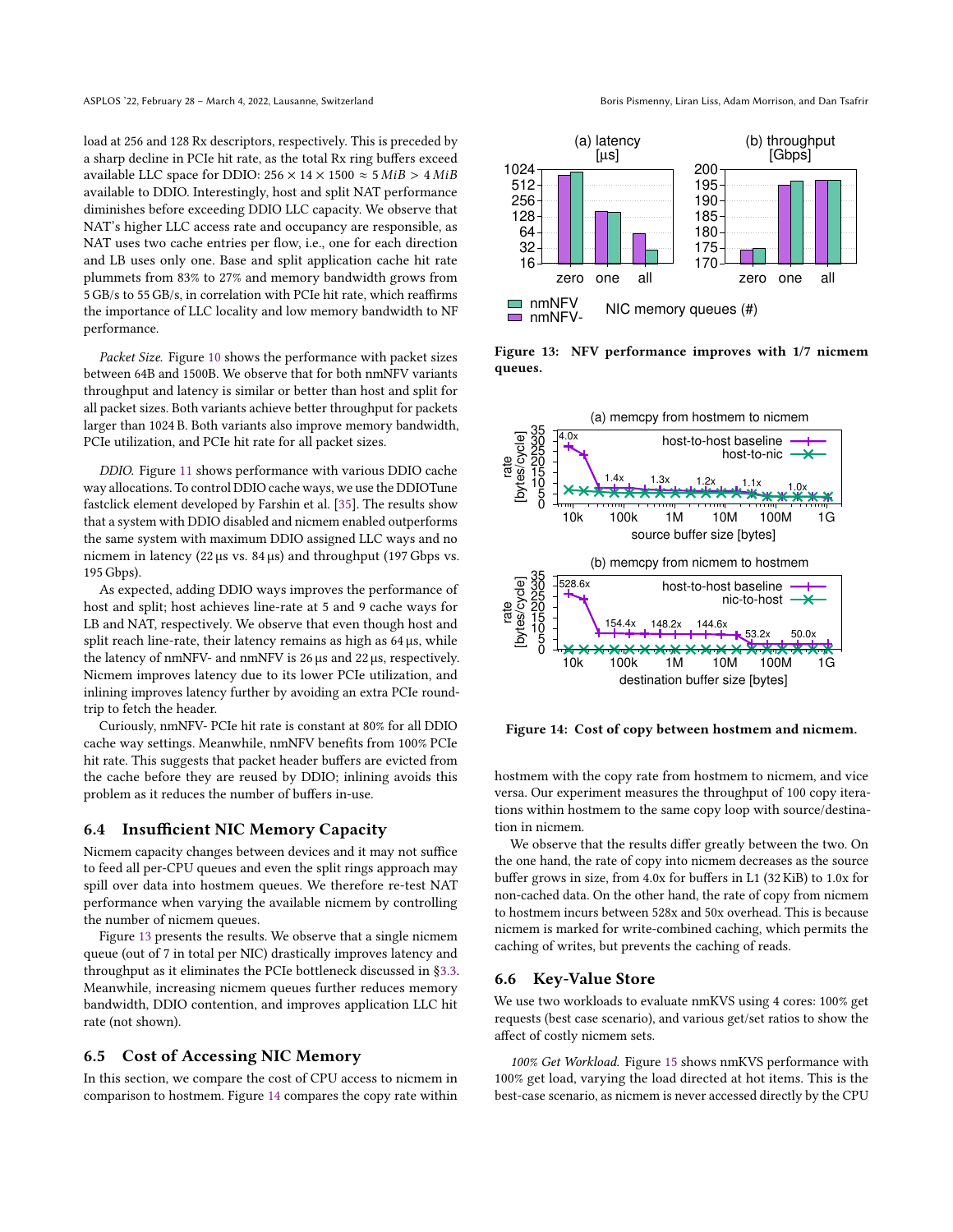<span id="page-12-0"></span>

Figure 15: MICA 100% get throughput and latency. Labels show improvement over hostmem.

when processing get requests (§[4.2.2\)](#page-6-1); response packet descriptors only reference data in nicmem that the NIC fetches when sending packets to the wire.

The results show that increasing the portion of requests directed at the hot items increases the benefit of nicmem, and larger nicmem provides greater benefits. We observe that (C2) outperforms (C1) for two reasons: (1) the 256 KiB hot area causes an imbalanced load distribution between the 4 server cores, underutilizing one core, and (2) the 64 MiB hot area exceeds the size of host LLC and therefore, in this case, hostmem does not benefit from caching. Overall, nmKVS improves MICA throughput by up to 21% in (C1) and 79% in (C2), improves latency by 14% in (C1) and 43% in (C2), and tail latency by 21% in (C1) and 42% in (C2). We also measure unloaded nmKVS latency using a modified closed-loop MICA client (not shown). We observe analogous results, nmKVS improves latency and throughput by up to 6% and 19% for (C1) and (C2), respectively.

We remark that nmKVS improves throughput more than nmNFV while using nicmem only on transmit. The reason is that MICA must copy data to avoid zero-copy races (§[4.2.2\)](#page-6-1), an overhead we avoid in nmKVS. Meanwhile, in NFV systems, the baseline performs no copies and therefore the gap is smaller.

Mixed Workload. Figure [16](#page-12-1) shows the throughput of nmKVS under various get/set request ratios. Recall that nmKVS sets are more costly as they need to write data in both hostmem and nicmem to avoid zero-copy races, therefore 100% sets is the worst case scenario for nmKVS. To show this scenario, we direct all sets to the hot area. We then consider two types of workloads, one in which all gets are served from the hot area (best case), denoted "allhit", and another where all gets go to non-hot area (worst case), denoted "nohit". Then, we compare (C1) and (C2) as above.

We observe that the nmKVS is no more than 5% worse in both (C1) and (C2) indicating that most set operations write into noncached memory, which we confirm by observing 70% cache misses using 100% sets. In the best case, throughput improves by up to 23%

<span id="page-12-1"></span>

Figure 16: MICA set+get throughput using 4 cores. Labels show nmKVS relative to the corresponding baseline.

and 77% for (C1) and (C2), respectively. In (C1), serving gets from hot hostmem area improves throughput by up to 31%, in contrast to (C2) which performs the same regardless of whether gets are served from the hot area. This is due to the larger than LLC hot area in (C2).

# 7 NIC MEMORY AND NFV ACCELERATION

In this section we contrast our approach to the common use of NIC memory today in the context of data-mover NFV applications (i.e., NFV acceleration) to show the trade-off between the two approaches as a function of the number of flows.

Today, in NFV acceleration, NIC memory stores per-flow state, such as packet steering rules used for NFV acceleration. In particular, products such as NVIDIA ASAP2 [\[85\]](#page-16-36) will group packets to flows, apply actions such as count, modify, encapsulate, and decapsulae packet headers, and then send packets out (i.e., hairpin); all in ASIC without software involvement. This approach works best when all per-flow states fit inside NIC memory, but performance degrades as the number of flows grows. In contrast, nmNFV NIC memory utilization is independent of the number of flows, and it scales as well as baseline CPU based NFs while improving their performance.

To compare the performance of ASAP2 per-flow acceleration with nmNFV, we run an NF that counts the number of bytes and packets for each flow, while varying the number of flows. We implement this NF by modifying DPDK's l3fwd, and run it on two CPU cores. We also implement and run this NF in NIC ASIC by using DPDK's rte\_flow match and action rules together with two pairs of queues operated by NIC hardware in hairpin mode; we call this accelNFV.

Figure [17](#page-13-0) shows the resulting throughput, latency, CPU utilization, and NIC cache misses. The figure shows that accelNFV is idle even when processing 100Gbps, as NIC ASIC processes packets without interfering with the CPU. We also observe that increasing the number of flows beyond on-NIC memory capacity, increases the time to process packets as the number of NIC context misses requires fetching and also evicting contexts to hostmem. When packets are processed too slowly, the Rx ring overflows causing significant packet loss and increased latency. Increasing the number of rings would not mitigate this problem, because it does not increase NIC processing speed through parallelism. In fact, performance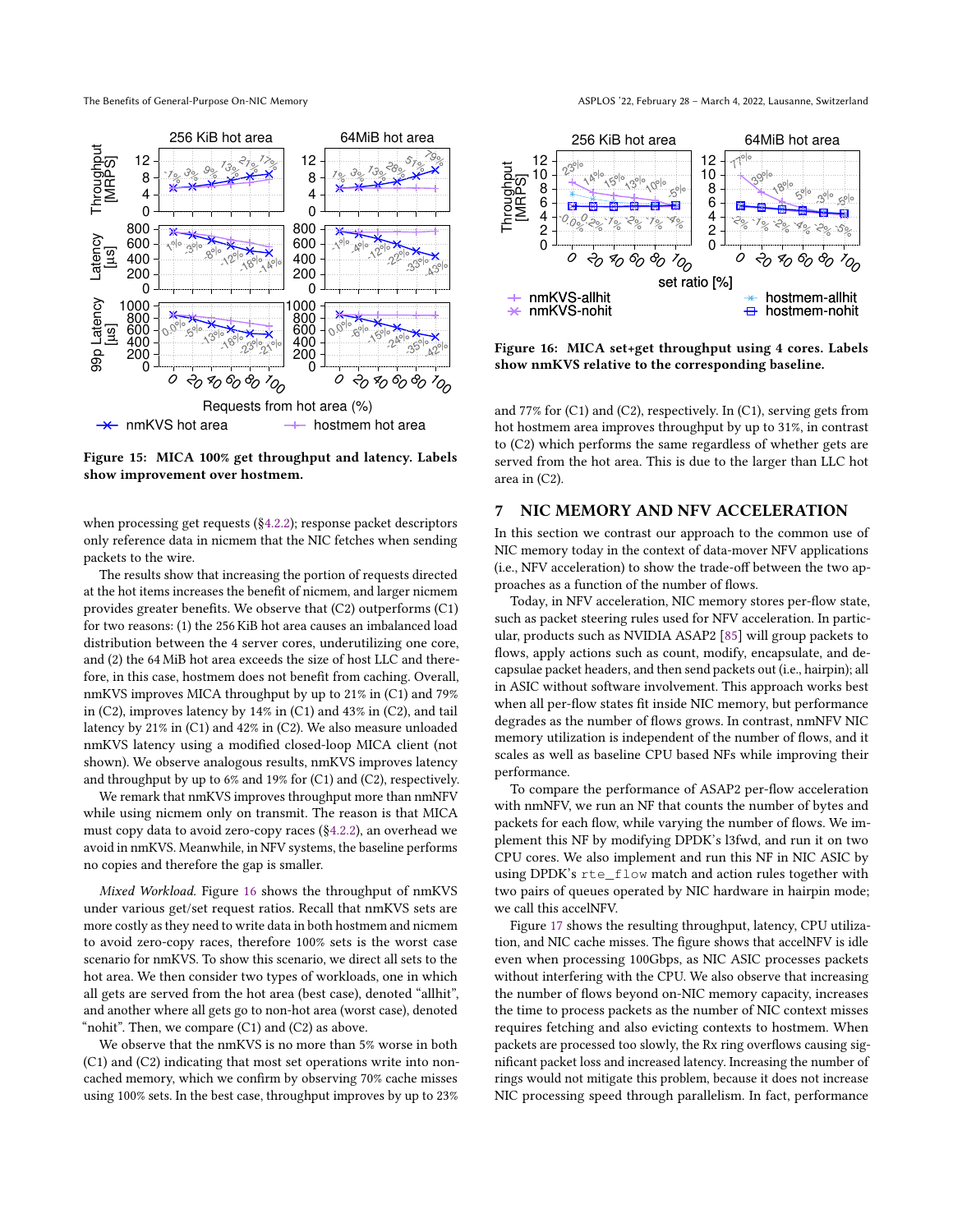<span id="page-13-0"></span>

Figure 17: NFV scalability to large numbers of flows. The labels show the difference between nmNFV and accelNFV.

will degrade farther as additional rings will also contend over NIC memory.

# 8 RELATED WORK

Packet inlining. Splitting metadata (headers) from data (payload) is known to improve performance via better caching of CPU accessed metadata, and lower read amplification from prefetching and DMAing. This idea has been applied to log structured merge trees on SSDs [\[75\]](#page-15-38), to sorting data [\[95\]](#page-16-37), and with small request-response packets [\[39\]](#page-15-39). The contribution of this paper is in combining these techniques with nicmem to efficiently accelerate data-mover applications.

Header-data split. Previous work proposed storing NF packet payload on network switch memory [\[47\]](#page-15-40). Storing payload on nicmem is preferable because the NIC: (1) has more memory per host; (2) requires no coordination with switches on dropped packets; (3) allows for CPU offloading (e.g., checksum), which is impossible with switch parking; and (4) simplifies debugging as compared to switches.

NIC memory in RDMA. NIC memory has been used exclusively for RDMA so far [\[86\]](#page-16-38). In RDMA, it improves the latency of atomic operations [\[115\]](#page-16-39), and small message transfers as we demonstrated in §[3.2.](#page-2-2)

# 9 CONCLUSIONS

There is an important class of network applications that move data of messages exclusively based on the associated metadata. For these, the act of transferring the data from the NIC to host memory and back is superfluous and hampers performance. On-NIC memory is now prevalent and, if exported to software, can eliminate the problem.

# ACKNOWLEDGMENTS

This research was funded in part by the Israel Science Foundation (grant 2005/17), and the Blavatnik Family Foundation.

# A ARTIFACT APPENDIX

# A.1 Abstract

This artifact provides source code for NVIDIA ConnectX-5 NIC memory (nicmem) support in DPDK, which we then use in Fastclick to implement nmNFV and in MICA to implement nmKVS. This artifact also provides experiments that stress nmNFV and nmKVS. nmNFV experiments use an network address translator and a load balancer with 200GbE traffic generated by the T-Rex traffic generator. nmKVS uses MICA's load generator. In principle, our design stores packet payload on nicmem and passes packet headers to the CPU for processing. This reduces DDIO, LLC, memory and PCIe bandwidth.

# A.2 Artifact check-list (meta-information)

- Run-time environment: DPDK, Fastclick.
- Hardware: ConnectX-5.
- Metrics: DDIO, LLC, Memory bandwidth, PCIe bandwidth.
- How much time is needed to prepare workflow?: 5min.
- How much time is needed to complete experiments (approximately)?: 1 run in 1.5–8hrs, 10 runs in 15–80hrs.

### A.3 Description

A.3.1 Hardware dependencies. This artifact expects two Intel Skylake machines connected back-to-back using two NVIDIA ConnectX-5 NICs.

A.3.2 Software dependencies. OS: Ubuntu 18.04, Linux kernel 5.4; libraries: DPDK 20.08; applications: Fastclick and MICA; traffic generator: T-Rex

# A.4 Installation

Our artifact is available on github: [https://github.com/BorisPis/ni](https://github.com/BorisPis/nicmem-asplos22-artifact) [cmem-asplos22-artifact](https://github.com/BorisPis/nicmem-asplos22-artifact)

- (1) Clone the artifact to the same path on both machines.
- (2) Only on the server, setup a kernel with hugepages. Fastclick experiments use 1G hugepages and MICA experiments use 2M hugepages.
- (3) On both client and server, import useful environment variables: source ./scripts/env.sh
- (4) On the client machine, prepare all git modules: ./scripts/make-client.sh
- (5) On the server machine, prepare all git modules: ./scripts/make-server.sh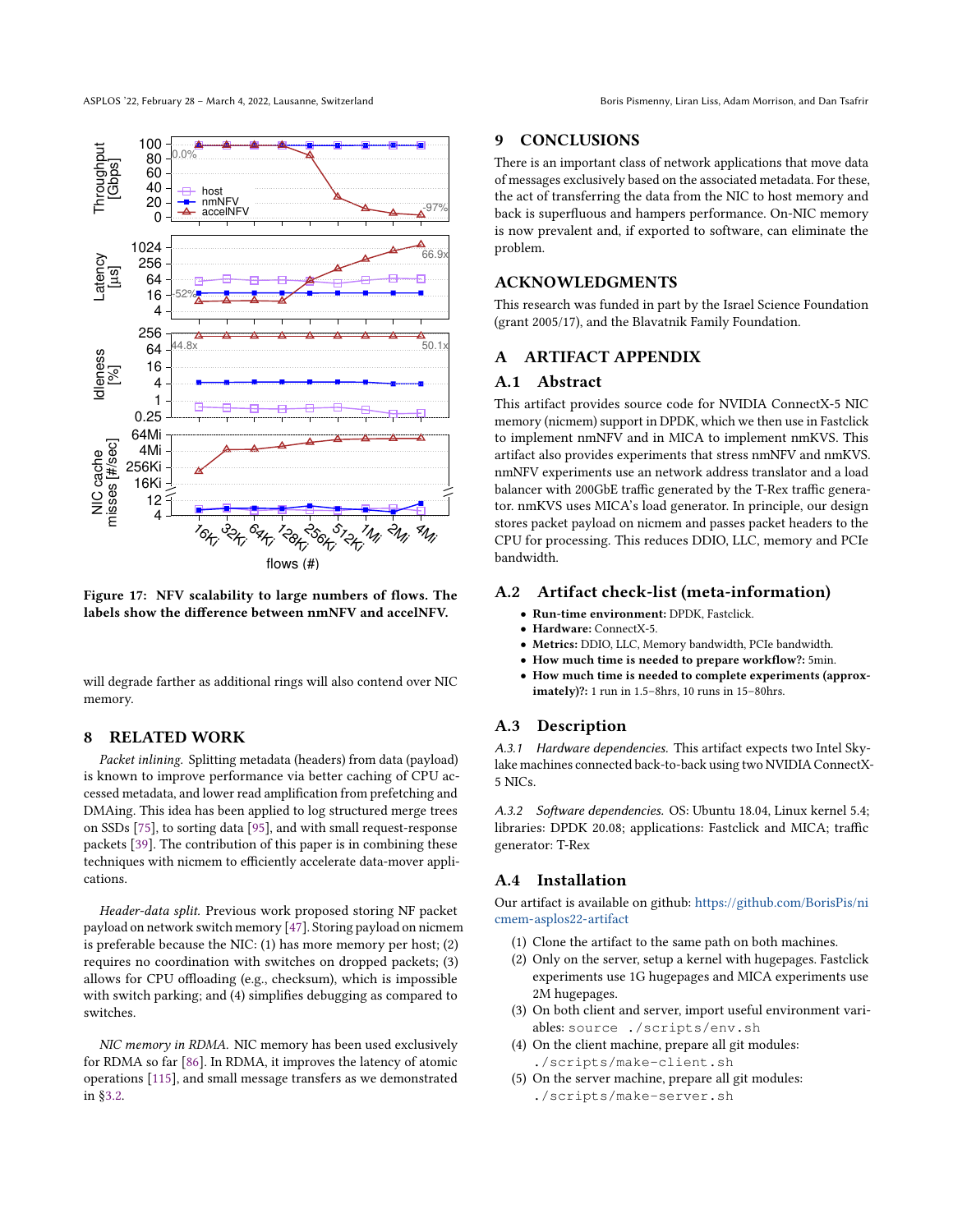The last two steps clone and compile everything you need. Given all was successful, then all is ready to run benchmarks. Benchmarks are executed from the server machine which operates the load generator remotely via ssh. Make sure password-less ssh is configured between the server and the client.

We remark that our scripts use hard-coded MAC and IP addresses. Different configurations will require updating our scripts accordingly.

# A.5 Experiment workflow

Enter the directory corresponding to the desired figure (e.g., fig7) in the paper and follow instructions in the README. In all cases, one file runs the experiment, and another file (plot.sh) analyses results and produces the corresponding figure.

### A.6 Evaluation and expected results

Running the experiments 10 times (REPEAT=10) should produce Figures 7, 8, 9, 11, and 12 from the paper.

### REFERENCES

- <span id="page-14-31"></span>[1] Atul Adya, Daniel Myers, Henry Qin, and Robert Grandl. 2019. Fast key-value stores: An idea whose time has come and gone (HotOS'19 talk slides). [https://ai.google/research/pubs/pub48030.](https://ai.google/research/pubs/pub48030) (Accessed: Aug 2021).
- <span id="page-14-16"></span>[2] Fabien André, Stéphane Gouache, Nicolas Le Scouarnec, and Antoine Monsifrot. 2018. Don't share, Don't lock: Large-scale Software Connection Tracking with Krononat. In USENIX Annual Technical Conference (ATC). 453–466. [https://www.usenix.org/conference/atc18/presentation/andre.](https://www.usenix.org/conference/atc18/presentation/andre)
- <span id="page-14-14"></span>[3] Berk Atikoglu, Yuehai Xu, Eitan Frachtenberg, Song Jiang, and Mike Paleczny. 2012. Workload Analysis of a Large-Scale Key-Value Store. In ACM SIGMETRICS International Conference on Measurement and Modeling of Computer Systems. 53—-64. [https://doi.org/10.1145/2254756.2254766.](https://doi.org/10.1145/2254756.2254766)
- <span id="page-14-8"></span>[4] Tom Barbette, Cyril Soldani, and Laurent Mathy. 2015. Fast Userspace Packet Processing. In ACM/IEEE Symposium on Architectures for Networking and Communications Systems (ANCS). 5—-16. [https://doi.org/10.1109/ANCS.2015.7110116.](https://doi.org/10.1109/ANCS.2015.7110116)
- <span id="page-14-29"></span>[5] Theophilus Benson, Aditya Akella, and David A. Maltz. 2010. Network Traffic Characteristics of Data Centers in the Wild. In Proceedings of the 10th ACM SIGCOMM Conference on Internet Measurement. 267––280. [https://doi.org/10.1145/1879141.1879175.](https://doi.org/10.1145/1879141.1879175)
- <span id="page-14-15"></span>[6] Peter Bodik, Armando Fox, Michael J. Franklin, Michael I. Jordan, and David A. Patterson. 2010. Characterizing, Modeling, and Generating Workload Spikes for Stateful Services. In Symposium on Cloud Computing (SoCC). 241––252. [https://doi.org/10.1145/1807128.1807166.](https://doi.org/10.1145/1807128.1807166)
- <span id="page-14-23"></span>[7] S. Bradner and J. McQuaid. 1999. Benchmarking Methodology for Network Interconnect Devices. RFC 2544. Internet Engineering Task Force. 31 pages.
- <span id="page-14-24"></span>[8] Jesse Brandeburg. 2019. ice: change default number of receive descriptors. [https://marc.info/?l=linux-netdev&m=156771568024262&w=2.](https://marc.info/?l=linux-netdev&m=156771568024262&w=2) Intel. Accessed: June 2021.
- <span id="page-14-11"></span>[9] Broadcom. 2015. NetXtreme BCXM57XX User Guide. [https://docs.broadcom.com/doc/INGSRV170-CDUM100-R.](https://docs.broadcom.com/doc/INGSRV170-CDUM100-R) Accessed: 2021-04-16.
- <span id="page-14-2"></span>[10] Broadcom. 2019. BCM957508-P2200G. [https://docs.broadcom.com/doc/957508-P2200G-DS.](https://docs.broadcom.com/doc/957508-P2200G-DS) Accessed: 2021-04-16. [11] Broadcom. 2020. BCM5880X SmartNIC Adapters.
- <span id="page-14-10"></span><span id="page-14-0"></span>[https://docs.broadcom.com/docs/5880X-UG30X.](https://docs.broadcom.com/docs/5880X-UG30X) Accessed: 2021-04-16. [12] Broadcom. 2020. BCM957504-N1100G.
- [https://docs.broadcom.com/doc/957504-N1100G-DS.](https://docs.broadcom.com/doc/957504-N1100G-DS) Accessed: 2021-04-16.
- <span id="page-14-1"></span>[13] Broadcom. 2021. NetXtreme E-Series PCIe NIC Ethernet Adapters Specification Sheet. [https://docs.broadcom.com/doc/netxtreme-e-series-pcie-nic-ethernet](https://docs.broadcom.com/doc/netxtreme-e-series-pcie-nic-ethernet-adapters-specification-sheet)[adapters-specification-sheet.](https://docs.broadcom.com/doc/netxtreme-e-series-pcie-nic-ethernet-adapters-specification-sheet) Accessed: 2021-08-10. [14] Broadcom. 2021. NetXtreme-E User Guide.
- <span id="page-14-12"></span>[https://docs.broadcom.com/doc/netxtreme-e-user-guide.](https://docs.broadcom.com/doc/netxtreme-e-user-guide) Accessed: 2021-08-10. [15] Marco Spaziani Brunella, Giacomo Belocchi, Marco Bonola, Salvatore
- <span id="page-14-7"></span>Pontarelli, Giuseppe Siracusano, Giuseppe Bianchi, Aniello Cammarano, Alessandro Palumbo, Luca Petrucci, and Roberto Bifulco. 2020. hXDP: Efficient Software Packet Processing on FPGA NICs. In USENIX Symposium on Operating System Design and Implementation (OSDI). 973–990. [https://www.usenix.org/conference/osdi20/presentation/brunella.](https://www.usenix.org/conference/osdi20/presentation/brunella)
- <span id="page-14-30"></span>[16] Caida 2019. CAIDA dataset. [https://www.caida.org/catalog/datasets/trace\\_stats/.](https://www.caida.org/catalog/datasets/trace_stats/) (Accessed: May 2021.).
- <span id="page-14-28"></span>[17] CDW. 2021. 100GbE adapter prices. [https://www.cdw.com/search/networking/network-adapters/ethernet](https://www.cdw.com/search/networking/network-adapters/ethernet-adapters/?w=RB1&ln=0&filter=af_networking_data_link_protocol_rb1_ss%3a(%22100+Gigabit+Ethernet%22)%2caf_networking_form_factor_rb1_ss%3a(%22Plug-in+card%22)&SortBy=PriceAsc)[adapters/?w=RB1&ln=0&filter=af\\_networking\\_data\\_link\\_protocol\\_rb1\\_ss](https://www.cdw.com/search/networking/network-adapters/ethernet-adapters/?w=RB1&ln=0&filter=af_networking_data_link_protocol_rb1_ss%3a(%22100+Gigabit+Ethernet%22)%2caf_networking_form_factor_rb1_ss%3a(%22Plug-in+card%22)&SortBy=PriceAsc) [%3a\(%22100+Gigabit+Ethernet%22\)%2caf\\_networking\\_form\\_factor\\_rb1\\_ss](https://www.cdw.com/search/networking/network-adapters/ethernet-adapters/?w=RB1&ln=0&filter=af_networking_data_link_protocol_rb1_ss%3a(%22100+Gigabit+Ethernet%22)%2caf_networking_form_factor_rb1_ss%3a(%22Plug-in+card%22)&SortBy=PriceAsc) [%3a\(%22Plug-in+card%22\)&SortBy=PriceAsc.](https://www.cdw.com/search/networking/network-adapters/ethernet-adapters/?w=RB1&ln=0&filter=af_networking_data_link_protocol_rb1_ss%3a(%22100+Gigabit+Ethernet%22)%2caf_networking_form_factor_rb1_ss%3a(%22Plug-in+card%22)&SortBy=PriceAsc) Accessed: 2021-08-31.
- <span id="page-14-25"></span>[18] Jonathan Chang, Yen-Huei Chen, Wei-Min Chan, Sahil Preet Singh, Hank Cheng, Hidehiro Fujiwara, Jih-Yu Lin, Kao-Cheng Lin, John Hung, Robin Lee, Hung-Jen Liao, Jhon-Jhy Liaw, Quincy Li, Chih-Yung Lin, Mu-Chi Chiang, and Shien-Yang Wu. 2017. A 7nm 256Mb SRAM in high-k metal-gate FinFET technology with write-assist circuitry for low- $V_{MIN}$  applications. In IEEE International Solid-State Circuits Conference (ISSCC). 206–207. [https://doi.org/10.1109/ISSCC.2017.7870333.](https://doi.org/10.1109/ISSCC.2017.7870333)
- <span id="page-14-32"></span>[19] Moses Charikar, Kevin Chen, and Martin Farach-Colton. 2002. Finding frequent items in data streams. In International Colloquium on Automata, Languages, and Programming. 693–703. [https://doi.org/10.14778/1454159.1454225.](https://doi.org/10.14778/1454159.1454225)
- <span id="page-14-20"></span>[20] Rewon Child, Scott Gray, Alec Radford, and Ilya Sutskever. 2019. Generating long sequences with sparse transformers. arXiv preprint arXiv:1904.10509 (2019).
- <span id="page-14-19"></span>[21] Cisco. 2015. TRex: Realistic Traffic Generator. [https://trex-tgn.cisco.com/.](https://trex-tgn.cisco.com/) (Accessed: May 2021.).
- <span id="page-14-3"></span>[22] Ehernet Technology Consortium. 2020. 800G specification. [https://ethernettechnologyconsortium.org/wp](https://ethernettechnologyconsortium.org/wp-content/uploads/2020/03/800G-Specification_r1.0.pdf)[content/uploads/2020/03/800G-Specification\\_r1.0.pdf.](https://ethernettechnologyconsortium.org/wp-content/uploads/2020/03/800G-Specification_r1.0.pdf) Accessed: 2021-08-09.
- <span id="page-14-33"></span>[23] Graham Cormode and Shan Muthukrishnan. 2005. An improved data stream summary: the count-min sketch and its applications. Journal of Algorithms (2005), 58–75.
- <span id="page-14-22"></span>[24] Intel Corporation. 2012. Intel Data Direct I/O Technology (Intel DDIO): A Primer. [https://www.intel.com/content/dam/www/public/us/en/documents/tec](https://www.intel.com/content/dam/www/public/us/en/documents/technology-briefs/data-direct-i-o-technology-brief.pdf) [hnology-briefs/data-direct-i-o-technology-brief.pdf.](https://www.intel.com/content/dam/www/public/us/en/documents/technology-briefs/data-direct-i-o-technology-brief.pdf) Accessed: 2020-07-18.
- <span id="page-14-26"></span>[25] CSET. 2020. AI Chips: What They Are and Why They Matter. [https://cset.georgetown.edu/publication/ai-chips-what-they-are-and-why](https://cset.georgetown.edu/publication/ai-chips-what-they-are-and-why-they-matter/)[they-matter/.](https://cset.georgetown.edu/publication/ai-chips-what-they-are-and-why-they-matter/) Accessed: 2021-08-28.
- <span id="page-14-5"></span>[26] Alexandros Daglis, Mark Sutherland, and Babak Falsafi. 2019. RPCValet: NI-Driven Tail-Aware Balancing of µs-Scale RPCs. In ACM International Conference on Architectural Support for Programming Languages and Operating Systems (ASPLOS). 35–48. [https://doi.org/10.1145/3297858.3304070.](https://doi.org/10.1145/3297858.3304070)
- <span id="page-14-17"></span>[27] Michael Dalton, David Schultz, Jacob Adriaens, Ahsan Arefin, Anshuman Gupta, Brian Fahs, Dima Rubinstein, Enrique Cauich Zermeno, Erik Rubow, James Alexander Docauer, Jesse Alpert, Jing Ai, Jon Olson, Kevin DeCabooter, Marc de Kruijf, Nan Hua, Nathan Lewis, Nikhil Kasinadhuni, Riccardo Crepaldi, Srinivas Krishnan, Subbaiah Venkata, Yossi Richter, Uday Naik, and Amin Vahdat. 2018. Andromeda: Performance, Isolation, and Velocity at Scale in Cloud Network Virtualization. In USENIX Symposium on Networked Systems Design and Implementation (NSDI). 373–387. [https://www.usenix.org/conference/nsdi18/presentation/dalton.](https://www.usenix.org/conference/nsdi18/presentation/dalton)
- <span id="page-14-27"></span>[28] Daniel Nenni. 2020. 7nm price is about right. [https://semiwiki.com/forum/index.php?threads/5nm-wafer-cost-very](https://semiwiki.com/forum/index.php?threads/5nm-wafer-cost-very-high.13101/#post-44127)[high.13101/#post-44127.](https://semiwiki.com/forum/index.php?threads/5nm-wafer-cost-very-high.13101/#post-44127) SemiWiki forum discussion of CSET wafer prices report. Accessed: 2021-08-28.
- <span id="page-14-13"></span>[29] Intel Ethernet Networking Division. 2019. Intel 82599 10 GbE Controller Datasheet.

[https://www.intel.com/content/www/us/en/products/details/ethernet/500](https://www.intel.com/content/www/us/en/products/details/ethernet/500-controllers/82599-10-controllers/docs.html?s=Newest) [controllers/82599-10-controllers/docs.html?s=Newest.](https://www.intel.com/content/www/us/en/products/details/ethernet/500-controllers/82599-10-controllers/docs.html?s=Newest) Accessed: 2021-08-10.

- <span id="page-14-21"></span>[30] Mihai Dobrescu, Katerina Argyraki, and Sylvia Ratnasamy. 2012. Toward Predictable Performance in Software Packet-Processing Platforms. In USENIX Symposium on Networked Systems Design and Implementation (NSDI). 141–154. [https://www.usenix.org/conference/nsdi12/technical](https://www.usenix.org/conference/nsdi12/technical-sessions/presentation/dobrescu)[sessions/presentation/dobrescu.](https://www.usenix.org/conference/nsdi12/technical-sessions/presentation/dobrescu)
- <span id="page-14-18"></span>[31] Mihai Dobrescu, Norbert Egi, Katerina Argyraki, Byung-Gon Chun, Kevin Fall, Gianluca Iannaccone, Allan Knies, Maziar Manesh, and Sylvia Ratnasamy. 2009. RouteBricks: Exploiting Parallelism to Scale Software Routers. In ACM Symposium on Operating Systems Principles (SOSP). 15—-28. [https://doi.org/10.1145/1629575.1629578.](https://doi.org/10.1145/1629575.1629578)
- <span id="page-14-9"></span>[32] Daniel E. Eisenbud, Cheng Yi, Carlo Contavalli, Cody Smith, Roman Kononov, Eric Mann-Hielscher, Ardas Cilingiroglu, Bin Cheyney, Wentao Shang, and Jinnah Dylan Hosein. 2016. Maglev: A Fast and Reliable Software Network Load Balancer. In USENIX Symposium on Networked Systems Design and Implementation (NSDI). 523–535. [https://www.usenix.org/conference/nsdi16/technical](https://www.usenix.org/conference/nsdi16/technical-sessions/presentation/eisenbud)[sessions/presentation/eisenbud](https://www.usenix.org/conference/nsdi16/technical-sessions/presentation/eisenbud)
- <span id="page-14-6"></span>[33] Haggai Eran, Lior Zeno, Maroun Tork, Gabi Malka, and Mark Silberstein. 2019. NICA: An Infrastructure for Inline Acceleration of Network Applications. In USENIX Annual Technical Conference (ATC). 345–362. [https://www.usenix.org/conference/atc19/presentation/eran.](https://www.usenix.org/conference/atc19/presentation/eran)
- <span id="page-14-4"></span>[34] Alireza Farshin, Tom Barbette, Amir Roozbeh, Gerald Q. Maguire Jr., and Dejan Kostić. 2021. PacketMill: Toward per-Core 100-Gbps Networking. In ACM International Conference on Architectural Support for Programming Languages and Operating Systems (ASPLOS). 1—-17.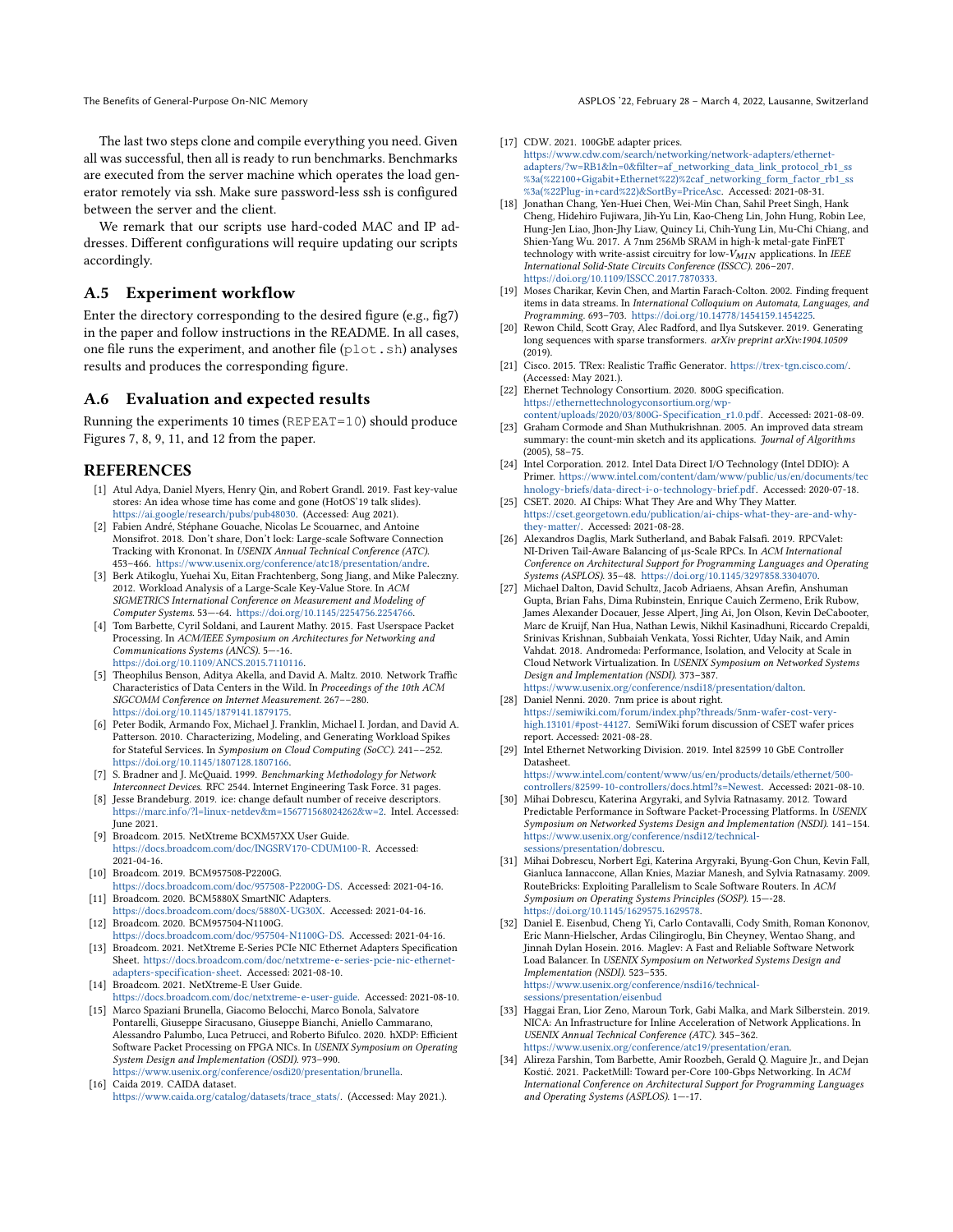ASPLOS '22, February 28 - March 4, 2022, Lausanne, Switzerland Born Borns Pismenny, Liran Liss, Adam Morrison, and Dan Tsafrir

[https://doi.org/10.1145/3445814.3446724.](https://doi.org/10.1145/3445814.3446724)

- <span id="page-15-27"></span>[35] Alireza Farshin, Amir Roozbeh, Gerald Q. Maguire Jr., and Dejan Kostić. 2020. eexamining Direct Cache Access to Optimize I/O Intensive Applications for Multi-hundred-gigabit Networks. In USENIX Annual Technical Conference (ATC). 673–689. [https://www.usenix.org/conference/atc20/presentation/farshin.](https://www.usenix.org/conference/atc20/presentation/farshin)
- <span id="page-15-29"></span>[36] Alireza Farshin, Amir Roozbeh, Gerald Q Maguire Jr, and Dejan Kostić. 2019. Make the most out of last level cache in intel processors. In ACM Eurosys. 1–17.
- <span id="page-15-24"></span>[37] Roy T. Fielding and Gail Kaiser. 1997. The Apache HTTP Server Project. IEEE Internet Computing 1, 4 (Jul 1997), 88–90. [http://dx.doi.org/10.1109/4236.612229.](http://dx.doi.org/10.1109/4236.612229) [38] Brad Fitzpatrick. 2004. Distributed Caching with Memcached. Linux Journal
- <span id="page-15-15"></span>2004, 124 (Aug 2004), 5. [http://dl.acm.org/citation.cfm?id=1012889.1012894.](http://dl.acm.org/citation.cfm?id=1012889.1012894)
- <span id="page-15-39"></span>[39] Mario Flajslik and Mendel Rosenblum. 2013. Network Interface Design for Low Latency Request-Response Protocols. In USENIX Annual Technical Conference (ATC). 333–346. [https://www.usenix.org/conference/atc13/technical](https://www.usenix.org/conference/atc13/technical-sessions/presentation/flajslik)[sessions/presentation/flajslik.](https://www.usenix.org/conference/atc13/technical-sessions/presentation/flajslik)
- <span id="page-15-30"></span>[40] Joshua Fried, Zhenyuan Ruan, Amy Ousterhout, and Adam Belay. 2020. Caladan: Mitigating interference at microsecond timescales. In USENIX Symposium on Operating System Design and Implementation (OSDI). 281–297.
- <span id="page-15-6"></span>[41] Drew Gallatin. 2017. Serving 100 Gbps from an Open Connect Appliance. [https://netflixtechblog.com/serving-100-gbps-from-an-open-connect](https://netflixtechblog.com/serving-100-gbps-from-an-open-connect-appliance-cdb51dda3b99)[appliance-cdb51dda3b99.](https://netflixtechblog.com/serving-100-gbps-from-an-open-connect-appliance-cdb51dda3b99) Accessed: 2020-09-09.
- <span id="page-15-35"></span>[42] Johan Garcia, Topi Korhonen, Ricky Andersson, and Filip Västlund. 2018. Towards Video Flow Classification at a Million Encrypted Flows Per Second. In 2018 IEEE 32nd International Conference on Advanced Information Networking and Applications (AINA). 358–365. [https://doi.org/10.1109/AINA.2018.00061.](https://doi.org/10.1109/AINA.2018.00061)
- <span id="page-15-32"></span>[43] Massimo Girondi, Marco Chiesa, and Tom Barbette. 2021. High-speed Connection Tracking in Modern Servers. In IEEE International Conference on High Performance Switching and Routing (HPSR). 1–8. [https://doi.org/10.1109/HPSR52026.2021.9481841.](https://doi.org/10.1109/HPSR52026.2021.9481841)
- <span id="page-15-2"></span>[44] Younghwan Go, Muhammad Asim Jamshed, YoungGyoun Moon, Changho Hwang, and KyoungSoo Park. 2017. APUNet: Revitalizing GPU as Packet Processing Accelerator. In USENIX Symposium on Networked Systems Design and Implementation (NSDI). 83–96. [https:](https://www.usenix.org/conference/nsdi17/technical-sessions/presentation/go) [//www.usenix.org/conference/nsdi17/technical-sessions/presentation/go.](https://www.usenix.org/conference/nsdi17/technical-sessions/presentation/go)
- <span id="page-15-3"></span>[45] Hossein Golestani, Amirhossein Mirhosseini, and Thomas F. Wenisch. 2019. Software Data Planes: You Can't Always Spin to Win. In Symposium on Cloud Computing (SoCC). 337–350. [https://doi.org/10.1145/3357223.3362737.](https://doi.org/10.1145/3357223.3362737)
- <span id="page-15-21"></span>[46] Google. 2021. HTTPS encryption on the web.
- <span id="page-15-40"></span>[https://transparencyreport.google.com/https/overview.](https://transparencyreport.google.com/https/overview) Accessed: 2021-08-05. [47] Swati Goswami, Nodir Kodirov, Craig Mustard, Ivan Beschastnikh, and Margo Seltzer. 2020. Parking Packet Payload with P4. In ACM Conference on Emerging Networking Experiments and Technologies (CoNEXT). 274—-281. [https://doi.org/10.1145/3386367.3431295.](https://doi.org/10.1145/3386367.3431295)
- <span id="page-15-23"></span>[48] Stewart Grant, Anil Yelam, Maxwell Bland, and Alex C. Snoeren. 2020. SmartNIC Performance Isolation with FairNIC: Programmable Networking for the Cloud. In ACM SIGCOMM Conference on Applications Technologies Architecture and Protocols for Computer Communications. 681––693. [https://doi.org/10.1145/3387514.3405895.](https://doi.org/10.1145/3387514.3405895)
- <span id="page-15-18"></span>[49] Intel Ethernet Product Group. 2021. Intel Ethernet Controller X710/XXV710/XL710. [https://www.intel.com/content/dam/www/public/us/en/documents/release-](https://www.intel.com/content/dam/www/public/us/en/documents/release-notes/xl710-ethernet-controller-feature-matrix.pdf)
- <span id="page-15-4"></span>[notes/xl710-ethernet-controller-feature-matrix.pdf.](https://www.intel.com/content/dam/www/public/us/en/documents/release-notes/xl710-ethernet-controller-feature-matrix.pdf) Accessed: 2021-08-10. [50] Sangjin Han, Keon Jang, KyoungSoo Park, and Sue Moon. 2010. PacketShader: A GPU-Accelerated Software Router. In ACM SIGCOMM Conference on Applications Technologies Architecture and Protocols for Computer Communications. 195–206. [https://doi.org/10.1145/1851182.1851207.](https://doi.org/10.1145/1851182.1851207)
- <span id="page-15-22"></span>[51] Thulara N. Hewage, Malka N. Halgamuge, Ali Syed, and Gullu Ekici. 2018. Review: Big data techniques of google, Amazon, Facebook and Twitter. Oxford University Press Journal of Communications 13, 2 (Feb 2018), 94–100. [https://doi.org/10.12720/jcm.13.2.94-100.](https://doi.org/10.12720/jcm.13.2.94-100)
- <span id="page-15-33"></span>[52] Intel. 2021. 3rd Generation Intel® Xeon® Scalable Processors. [https://ark.intel.com/content/www/us/en/ark/products/series/204098/3rd](https://ark.intel.com/content/www/us/en/ark/products/series/204098/3rd-generation-intel-xeon-scalable-processors.html)[generation-intel-xeon-scalable-processors.html.](https://ark.intel.com/content/www/us/en/ark/products/series/204098/3rd-generation-intel-xeon-scalable-processors.html) Accessed: 2021-08-31.
- <span id="page-15-0"></span>[53] Intel. 2021. Intel Ethernet Network Adapter E810-2CQDA2. [https://ark.intel.com/content/www/us/en/ark/products/192561/intel-ethernet](https://ark.intel.com/content/www/us/en/ark/products/192561/intel-ethernet-network-adapter-e810-cqda1.html)[network-adapter-e810-cqda1.html.](https://ark.intel.com/content/www/us/en/ark/products/192561/intel-ethernet-network-adapter-e810-cqda1.html) Accessed: 2021-08-10.
- <span id="page-15-1"></span>[54] Intel. 2021. Intel Ethernet Network Adapter E810-2CQDA2. [https://ark.intel.com/content/www/us/en/ark/products/210969/intel-ethernet](https://ark.intel.com/content/www/us/en/ark/products/210969/intel-ethernet-network-adapter-e810-2cqda2.html)[network-adapter-e810-2cqda2.html.](https://ark.intel.com/content/www/us/en/ark/products/210969/intel-ethernet-network-adapter-e810-2cqda2.html) Accessed: 2021-08-10.
- <span id="page-15-26"></span>[55] Intel. 2022. Processor Counter Monitor (PCM). [https://github.com/opcm/pcm.](https://github.com/opcm/pcm) Accessed: 2021-02-05.
- <span id="page-15-11"></span>[56] Intel Corporation. 2010. DPDK: Data Plane Development Kit. [http://dpdk.org.](http://dpdk.org) (Accessed: May 2016).
- <span id="page-15-25"></span>[57] Intel Corporation. 2012. L3 Forwarding Sample Application. [https://doc.dpdk.org/guides/sample\\_app\\_ug/l3\\_forward.html.](https://doc.dpdk.org/guides/sample_app_ug/l3_forward.html) (Accessed: May 2021).
- <span id="page-15-19"></span>[58] Intel Corporation. 2020. DPDK Ping-Pong. [https://github.com/zylan29/dpdk-pingpong.](https://github.com/zylan29/dpdk-pingpong) (Accessed: May 2021).
- <span id="page-15-20"></span>[59] Sushant Jain, Alok Kumar, Subhasree Mandal, Joon Ong, Leon Poutievski, Arjun Singh, Subbaiah Venkata, Jim Wanderer, Junlan Zhou, Min Zhu, Jon Zolla, Urs Hölzle, Stephen Stuart, and Amin Vahdat. 2013. B4: Experience with a Globally-Deployed Software Defined Wan. In ACM SIGCOMM Conference on Applications Technologies Architecture and Protocols for Computer Communications. 3––14. [https://doi.org/10.1145/2486001.2486019.](https://doi.org/10.1145/2486001.2486019)
- <span id="page-15-36"></span>[60] Piotr Jurkiewicz, Grzegorz Rzym, and Piotr Boryło. 2021. Flow length and size distributions in campus Internet traffic. Computer Communications 167 (2021), 15–30. [https://www.sciencedirect.com/science/article/pii/S0140366420320223.](https://www.sciencedirect.com/science/article/pii/S0140366420320223)
- <span id="page-15-12"></span>[61] Anuj Kalia, Dong Zhou, Michael Kaminsky, and David G. Andersen. 2015. Raising the Bar for Using GPUs in Software Packet Processing. In USENIX Symposium on Networked Systems Design and Implementation (NSDI). 409–423. [https://www.usenix.org/conference/nsdi15/technical](https://www.usenix.org/conference/nsdi15/technical-sessions/presentation/kalia)[sessions/presentation/kalia.](https://www.usenix.org/conference/nsdi15/technical-sessions/presentation/kalia)
- <span id="page-15-28"></span>[62] Georgios P. Katsikas, Tom Barbette, Dejan Kostić, Rebecca Steinert, and Gerald Q. Maguire Jr. 2018. Metron: NFV Service Chains at the True Speed of the Underlying Hardware. In USENIX Symposium on Networked Systems Design and Implementation (NSDI). 171–186. [https://www.usenix.org/conference/nsdi18/presentation/katsikas.](https://www.usenix.org/conference/nsdi18/presentation/katsikas)
- <span id="page-15-8"></span>[63] Antoine Kaufmann, SImon Peter, Naveen Kr. Sharma, Thomas Anderson, and Arvind Krishnamurthy. 2016. High Performance Packet Processing with FlexNIC. In ACM International Conference on Architectural Support for Programming Languages and Operating Systems (ASPLOS). 67–81. [http://dx.doi.org/10.1145/2872362.2872367.](http://dx.doi.org/10.1145/2872362.2872367)
- <span id="page-15-13"></span>[64] Eddie Kohler, Robert Morris, and Benjie Chen. 2002. Programming Language Optimizations for Modular Router Configurations. In ACM International Conference on Architectural Support for Programming Languages and Operating Systems (ASPLOS). 251—-263. [https://doi.org/10.1145/605397.605424.](https://doi.org/10.1145/605397.605424)
- <span id="page-15-31"></span>[65] Kevin Laatz. 2018. [dpdk-dev] [PATCH v2 0/3] Increase default RX/TX ring sizes. [https://mails.dpdk.org/archives/dev/2018-January/086889.html.](https://mails.dpdk.org/archives/dev/2018-January/086889.html) Intel DPDK. Accessed: June 2021.
- <span id="page-15-16"></span>[66] Redis Labs. 2009. Redis. [https://redis.io/.](https://redis.io/) Accessed: 2021-08-06.
- <span id="page-15-7"></span>[67] Nikita Lazarev, Shaojie Xiang, Neil Adit, Zhiru Zhang, and Christina Delimitrou. 2021. Dagger: Efficient and Fast RPCs in Cloud Microservices with near-Memory Reconfigurable NICs. In ACM International Conference on Architectural Support for Programming Languages and Operating Systems (ASPLOS). 36—-51. [https://doi.org/10.1145/3445814.3446696.](https://doi.org/10.1145/3445814.3446696)
- <span id="page-15-5"></span>[68] Baptiste Lepers, Vivien Quema, and Alexandra Fedorova. 2015. Thread and Memory Placement on NUMA Systems: Asymmetry Matters. In USENIX Annual Technical Conference (ATC). 277–289. [https:](https://www.usenix.org/conference/atc15/technical-session/presentation/lepers) [//www.usenix.org/conference/atc15/technical-session/presentation/lepers.](https://www.usenix.org/conference/atc15/technical-session/presentation/lepers)
- <span id="page-15-34"></span>[69] Ilya Lesokhin, Haggai Eran, Shachar Raindel, Guy Shapiro, Sagi Grimberg, Liran Liss, Muli Ben-Yehuda, Nadav Amit, and Dan Tsafrir. 2017. Page fault support for network controllers. In ACM International Conference on Architectural Support for Programming Languages and Operating Systems (ASPLOS). 449–466. [https://doi.org/10.1145/3037697.3037710.](https://doi.org/10.1145/3037697.3037710)
- <span id="page-15-9"></span>[70] Bojie Li, Zhenyuan Ruan, Wencong Xiao, Yuanwei Lu, Yongqiang Xiong, Andrew Putnam, Enhong Chen, and Lintao Zhang. 2017. KV-Direct: High-Performance In-Memory Key-Value Store with Programmable NIC. In ACM Symposium on Operating Systems Principles (SOSP). 137–152. [https://doi.org/10.1145/3132747.3132756.](https://doi.org/10.1145/3132747.3132756)
- <span id="page-15-10"></span>[71] Bojie Li, Kun Tan, Layong (Larry) Luo, Yanqing Peng, Renqian Luo, Ningyi Xu, Yongqiang Xiong, Peng Cheng, and Enhong Chen. 2016. ClickNP: Highly Flexible and High Performance Network Processing with Reconfigurable Hardware. In ACM SIGCOMM Conference on Applications Technologies Architecture and Protocols for Computer Communications. 1—-14. [https://doi.org/10.1145/2934872.2934897.](https://doi.org/10.1145/2934872.2934897)
- <span id="page-15-37"></span>[72] Sheng Li, Hyeontaek Lim, Victor W. Lee, Jung Ho Ahn, Anuj Kalia, Michael Kaminsky, David G. Andersen, Seongil O, Sukhan Lee, and Pradeep Dubey. 2015. Architecting to achieve a billion requests per second throughput on a single key-value store server platform. In ACM International Symposium on Computer Architecture (ISCA). 476–488. [https://doi.org/10.1145/2749469.2750416.](https://doi.org/10.1145/2749469.2750416)
- <span id="page-15-14"></span>[73] Hyeontaek Lim, Dongsu Han, David G. Andersen, and Michael Kaminsky. 2014. MICA: A Holistic Approach to Fast In-Memory Key-Value Storage. In USENIX Symposium on Networked Systems Design and Implementation (NSDI). 429–444. [https://www.usenix.org/conference/nsdi14/technical](https://www.usenix.org/conference/nsdi14/technical-sessions/presentation/lim)[sessions/presentation/lim.](https://www.usenix.org/conference/nsdi14/technical-sessions/presentation/lim)
- <span id="page-15-17"></span>[74] Ming Liu, Tianyi Cui, Henry Schuh, Arvind Krishnamurthy, Simon Peter, and Karan Gupta. 2019. Offloading Distributed Applications onto SmartNICs Using IPipe. In ACM SIGCOMM Conference on Applications Technologies Architecture and Protocols for Computer Communications. 318–333. [https://doi.org/10.1145/3341302.3342079.](https://doi.org/10.1145/3341302.3342079)
- <span id="page-15-38"></span>[75] Lanyue Lu, Thanumalayan Sankaranarayana Pillai, Andrea C. Arpaci-Dusseau, and Remzi H. Arpaci-Dusseau. 2016. WiscKey: Separating Keys from Values in SSD-conscious Storage. In USENIX Conference on File and Storage Technologies (FAST). 133–148.

[https://www.usenix.org/conference/fast16/technical-sessions/presentation/lu.](https://www.usenix.org/conference/fast16/technical-sessions/presentation/lu)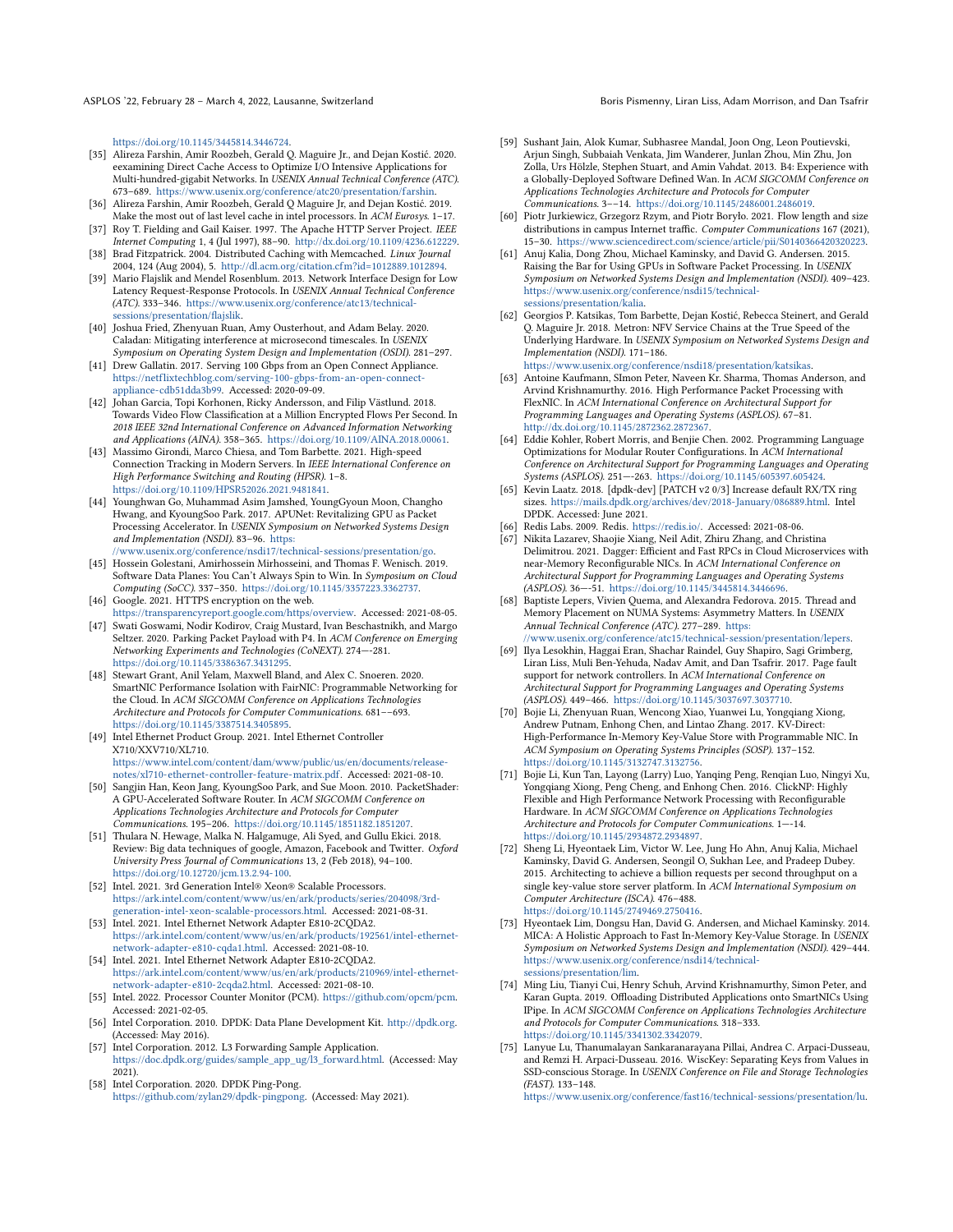- <span id="page-16-26"></span>[76] Antonis Manousis, Rahul Anand Sharma, Vyas Sekar, and Justine Sherry. 2020. Contention-Aware Performance Prediction For Virtualized Network Functions. In ACM SIGCOMM Conference on Applications Technologies Architecture and Protocols for Computer Communications. 270—-282. [https://doi.org/10.1145/3387514.3405868.](https://doi.org/10.1145/3387514.3405868)
- <span id="page-16-23"></span>[77] Ilias Marinos, Robert N.M. Watson, and Mark Handley. 2014. Network Stack Specialization for Performance. In ACM SIGCOMM Conference on Applications Technologies Architecture and Protocols for Computer Communications. 175–186. [http://doi.acm.org/10.1145/2619239.2626311.](http://doi.acm.org/10.1145/2619239.2626311)
- <span id="page-16-4"></span>[78] Ilias Marinos, Robert N.M. Watson, Mark Handley, and Randall R. Stewart. 2017. Disk|Crypt|Net: Rethinking the Stack for High-performance Video Streaming. In ACM SIGCOMM Conference on Applications Technologies Architecture and Protocols for Computer Communications. 211–224. [https://doi.org/10.1145/3098822.3098844.](https://doi.org/10.1145/3098822.3098844)
- <span id="page-16-28"></span>[79] Marvell. 2020. FastLinQ 41000 Series Adapters. [https://www.marvell.com/content/dam/marvell/en/public-collateral/ethernet](https://www.marvell.com/content/dam/marvell/en/public-collateral/ethernet-adaptersandcontrollers/marvell-ethernet-adapters-fastlinq-41000-series-user-guide.pdf)[adaptersandcontrollers/marvell-ethernet-adapters-fastlinq-41000-series](https://www.marvell.com/content/dam/marvell/en/public-collateral/ethernet-adaptersandcontrollers/marvell-ethernet-adapters-fastlinq-41000-series-user-guide.pdf)[user-guide.pdf.](https://www.marvell.com/content/dam/marvell/en/public-collateral/ethernet-adaptersandcontrollers/marvell-ethernet-adapters-fastlinq-41000-series-user-guide.pdf) Accessed: June 2021.
- <span id="page-16-5"></span>[80] John D. McCalpin. 2016. Memory Bandwidth and System Balance in HPC Systems. In ACM/IEEE Supercomputing (SC). [https://sites.utexas.edu/jdm4372/2016/11/22/sc16-invited-talk-memory](https://sites.utexas.edu/jdm4372/2016/11/22/sc16-invited-talk-memory-bandwidth-and-system-balance-in-hpc-systems/)[bandwidth-and-system-balance-in-hpc-systems/.](https://sites.utexas.edu/jdm4372/2016/11/22/sc16-invited-talk-memory-bandwidth-and-system-balance-in-hpc-systems/)
- <span id="page-16-0"></span>[81] Mellanox. 2017. ConnectX®-5 En Card Product Brief. [https://www.mellanox.com/sites/default/files/related](https://www.mellanox.com/sites/default/files/related-docs/prod_adapter_cards/PB_ConnectX-5_EN_Card.pdf)[docs/prod\\_adapter\\_cards/PB\\_ConnectX-5\\_EN\\_Card.pdf.](https://www.mellanox.com/sites/default/files/related-docs/prod_adapter_cards/PB_ConnectX-5_EN_Card.pdf) Accessed: 2019-08-06.
- <span id="page-16-1"></span>[82] Mellanox. 2018. ConnectX®-6 En Card Product Brief. [https://www.mellanox.com/sites/default/files/related-](https://www.mellanox.com/sites/default/files/related-docs/prod_adapter_cards/PB_ConnectX-6_EN_Card.pdf)
- <span id="page-16-24"></span>[docs/prod\\_adapter\\_cards/PB\\_ConnectX-6\\_EN\\_Card.pdf.](https://www.mellanox.com/sites/default/files/related-docs/prod_adapter_cards/PB_ConnectX-6_EN_Card.pdf) Accessed: 2019-08-06. [83] Mellanox. 2018. Mellanox NEO-Host.
- [https://www.mellanox.com/sites/default/files/related](https://www.mellanox.com/sites/default/files/related-docs/prod_management_software/PB_Mellanox_NEO_Host.pdf)[docs/prod\\_management\\_sof tware/PB\\_Mellanox\\_NEO\\_Host.pdf.](https://www.mellanox.com/sites/default/files/related-docs/prod_management_software/PB_Mellanox_NEO_Host.pdf) Accessed: 2021-04-16.
- <span id="page-16-18"></span>[84] Mellanox. 2020. ConnectX®-6 Dx En Card Product Brief. [https://www.mellanox.com/sites/default/files/related](https://www.mellanox.com/sites/default/files/related-docs/prod_adapter_cards/PB_ConnectX-6_Dx_EN_Card.pdf)[docs/prod\\_adapter\\_cards/PB\\_ConnectX-6\\_Dx\\_EN\\_Card.pdf.](https://www.mellanox.com/sites/default/files/related-docs/prod_adapter_cards/PB_ConnectX-6_Dx_EN_Card.pdf) Accessed: 2020-07-06.
- <span id="page-16-36"></span>[85] Mellanox. 2020. Mellanox ASAP2.
- <span id="page-16-38"></span>[https://www.mellanox.com/files/doc-2020/sb-asap2.pdf.](https://www.mellanox.com/files/doc-2020/sb-asap2.pdf) Accessed: 2022-01-05. [86] Mellanox. 2021. Device Memory Programming Model.
- [https://docs.mellanox.com/display/OFEDv502180/Programming#Programmin](https://docs.mellanox.com/display/OFEDv502180/Programming#Programming-DeviceMemoryProgramming) [g-DeviceMemoryProgramming.](https://docs.mellanox.com/display/OFEDv502180/Programming#Programming-DeviceMemoryProgramming) Accessed: 2021-11-20.
- <span id="page-16-33"></span>[87] Ahmed Metwally, Divyakant Agrawal, and Amr El Abbadi. 2005. Efficient computation of frequent and top-k elements in data streams. In International conference on database theory. 398–412. [https://doi.org/10.1007/978-3-540-30570-5\\_27.](https://doi.org/10.1007/978-3-540-30570-5_27)
- <span id="page-16-3"></span>[88] Amirhossein Mirhosseini, Hossein Golestani, and Thomas F. Wenisch. 2020. HyperPlane: A Scalable Low-Latency Notification Accelerator for Software Data Planes. In IEEE/ACM International Symposium on Microarchitecture (MICRO). 852–867. [https://doi.org/10.1109/MICRO50266.2020.00074.](https://doi.org/10.1109/MICRO50266.2020.00074)
- <span id="page-16-12"></span>[89] Jeffrey C Mogul. 2003. TCP Offload Is a Dumb Idea Whose Time Has Come. In USENIX Workshop on Hot Topics in Operating Systems (HotOS). 25–30. [https://www.usenix.org/conference/hotos-ix/tcp-offload-dumb-idea-whose](https://www.usenix.org/conference/hotos-ix/tcp-offload-dumb-idea-whose-time-has-come)[time-has-come.](https://www.usenix.org/conference/hotos-ix/tcp-offload-dumb-idea-whose-time-has-come)
- <span id="page-16-34"></span>[90] Robert Morris, Eddie Kohler, John Jannotti, and M. Frans Kaashoek. 1999. The Click Modular Router. In ACM Symposium on Operating Systems Principles (SOSP). 217—-231. [https://doi.org/10.1145/319151.319166.](https://doi.org/10.1145/319151.319166)
- <span id="page-16-21"></span>[91] David Naylor, Alessandro Finamore, Ilias Leontiadis, Yan Grunenberger, Marco Mellia, Maurizio Munafò, Konstantina Papagiannaki, and Peter Steenkiste. 2014. The Cost of the "S" in HTTPS. In ACM Conference on Emerging Networking Experiments and Technologies (CoNEXT). 133––140. [https://doi.org/10.1145/2674005.2674991.](https://doi.org/10.1145/2674005.2674991)
- <span id="page-16-8"></span>[92] Rolf Neugebauer, Gianni Antichi, José Fernando Zazo, Yury Audzevich, Sergio López-Buedo, and Andrew W. Moore. 2018. Understanding PCIe Performance for End Host Networking. In ACM SIGCOMM Conference on Applications Technologies Architecture and Protocols for Computer Communications. 327—-341. [https://doi.org/10.1145/3230543.3230560.](https://doi.org/10.1145/3230543.3230560)
- <span id="page-16-17"></span>[93] NVIDIA. 2021. Bluefield-2 DPU. [https://www.nvidia.com/content/dam/en](https://www.nvidia.com/content/dam/en-zz/Solutions/Data-Center/documents/datasheet-nvidia-bluefield-2-dpu.pdf)[zz/Solutions/Data-Center/documents/datasheet-nvidia-bluefield-2-dpu.pdf.](https://www.nvidia.com/content/dam/en-zz/Solutions/Data-Center/documents/datasheet-nvidia-bluefield-2-dpu.pdf) Accessed: 2021-04-16.
- <span id="page-16-2"></span>[94] NVIDIA. 2021. ConnectX®-7 Card Product Brief. [https://www.nvidia.com/content/dam/en-zz/Solutions/networking/ethernet](https://www.nvidia.com/content/dam/en-zz/Solutions/networking/ethernet-adapters/connectx-7-datasheet-Final.pdf)[adapters/connectx-7-datasheet-Final.pdf.](https://www.nvidia.com/content/dam/en-zz/Solutions/networking/ethernet-adapters/connectx-7-datasheet-Final.pdf) Accessed: 2021-04-16.
- <span id="page-16-37"></span>[95] Chris Nyberg, Tom Barclay, Zarka Cvetanovic, Jim Gray, and Dave Lomet. 1994. AlphaSort: A RISC Machine Sort. In ACM SIGMOD International Conference on Management of Data. 233—-242. [https://doi.org/10.1145/191839.191884.](https://doi.org/10.1145/191839.191884)
- <span id="page-16-16"></span>[96] Vladimir Andrei Olteanu, Felipe Huici, and Costin Raiciu. 2015. Lost in Network Address Translation: Lessons from Scaling the World's Simplest Middlebox. In ACM SIGCOMM Workshop on Hot Topics in Middleboxes and

Network Function Virtualization (HotMiddlebox). 19––24. [https://doi.org/10.1145/2785989.2785994.](https://doi.org/10.1145/2785989.2785994)

- <span id="page-16-27"></span>[97] Amy Ousterhout, Joshua Fried, Jonathan Behrens, Adam Belay, and Hari Balakrishnan. 2019. Shenango: Achieving High CPU Efficiency for Latency-sensitive Datacenter Workloads. In USENIX Symposium on Networked Systems Design and Implementation (NSDI). 361–378. [https://www.usenix.org/conference/nsdi19/presentation/ousterhout.](https://www.usenix.org/conference/nsdi19/presentation/ousterhout)
- <span id="page-16-25"></span>[98] Lawrence Page, Sergey Brin, Rajeev Motwani, and Terry Winograd. 1999. The PageRank citation ranking: Bringing order to the web. Technical Report. Stanford InfoLab.
- <span id="page-16-15"></span>[99] Aurojit Panda, Sangjin Han, Keon Jang, Melvin Walls, Sylvia Ratnasamy, and Scott Shenker. 2016. NetBricks: Taking the V out of NFV. In USENIX Symposium on Operating System Design and Implementation (OSDI). 203–216. [https:](https://www.usenix.org/conference/osdi16/technical-sessions/presentation/panda) [//www.usenix.org/conference/osdi16/technical-sessions/presentation/panda.](https://www.usenix.org/conference/osdi16/technical-sessions/presentation/panda)
- <span id="page-16-20"></span>[100] Parveen Patel, Deepak Bansal, Lihua Yuan, Ashwin Murthy, Albert Greenberg, David A. Maltz, Randy Kern, Hemant Kumar, Marios Zikos, Hongyu Wu, Changhoon Kim, and Naveen Karri. 2013. Ananta: Cloud Scale Load Balancing. In ACM SIGCOMM Conference on Applications Technologies Architecture and Protocols for Computer Communications. 207—-218. [https://doi.org/10.1145/2486001.2486026.](https://doi.org/10.1145/2486001.2486026)
- <span id="page-16-30"></span>[101] Paul Alcorn. 2021. AMD Shows New 3D V-Cache Ryzen Chiplets, up to 192MB of L3 Cache, 15% Gaming Improvement (Updated). [https://www.tomshardware.com/uk/news/amd-shows-new-3d-v-cache](https://www.tomshardware.com/uk/news/amd-shows-new-3d-v-cache-ryzen-chiplets-up-to-192mb-of-l3-cache-per-chip-15-gaming-improvement)[ryzen-chiplets-up-to-192mb-of -l3-cache-per-chip-15-gaming-improvement.](https://www.tomshardware.com/uk/news/amd-shows-new-3d-v-cache-ryzen-chiplets-up-to-192mb-of-l3-cache-per-chip-15-gaming-improvement) Accessed: 2021-08-28.
- <span id="page-16-13"></span>[102] Boris Pismenny, Haggai Eran, Aviad Yehezkel, Liran Liss, Adam Morrison, and Dan Tsafrir. 2021. Autonomous NIC Offloads. In ACM International Conference on Architectural Support for Programming Languages and Operating Systems (ASPLOS). 18—-35. [https://doi.org/10.1145/3445814.3446732.](https://doi.org/10.1145/3445814.3446732)
- <span id="page-16-11"></span>[103] Salvatore Pontarelli, Roberto Bifulco, Marco Bonola, Carmelo Cascone, Marco Spaziani, Valerio Bruschi, Davide Sanvito, Giuseppe Siracusano, Antonio Capone, Michio Honda, Felipe Huici, and Giuseppe Siracusano. 2019. FlowBlaze: Stateful Packet Processing in Hardware. In USENIX Symposium on Networked Systems Design and Implementation (NSDI). 531–548. [https://www.usenix.org/conference/nsdi19/presentation/pontarelli.](https://www.usenix.org/conference/nsdi19/presentation/pontarelli)
- <span id="page-16-22"></span>[104] Samira Pouyanfar, Yimin Yang, Shu-Ching Chen, Mei-Ling Shyu, and S. S. Iyengar. 2018. Multimedia Big Data Analytics: A Survey. ACM Compututing Surveys (CSUR) 51, 1 (Apr 2018), Article No. 10. [https://doi.org/10.1145/3150226.](https://doi.org/10.1145/3150226)
- <span id="page-16-35"></span>[105] Mia Primorac, Edouard Bugnion, and Katerina Argyraki. 2017. How to Measure the Killer Microsecond. In Proceedings of the Workshop on Kernel-Bypass Networks. 37––42. [https://doi.org/10.1145/3098583.3098590.](https://doi.org/10.1145/3098583.3098590)
- <span id="page-16-19"></span>[106] rdma-core 2005. RDMA Core Userspace Libraries and Daemons. [https://github.com/linux-rdma/rdma-core.](https://github.com/linux-rdma/rdma-core) (Accessed: May 2021.).
- <span id="page-16-14"></span>[107] Luigi Rizzo. 2012. Netmap: A Novel Framework for Fast Packet I/O. In USENIX Annual Technical Conference (ATC). [https:](https://www.usenix.org/conference/atc12/technical-sessions/presentation/rizzo) [//www.usenix.org/conference/atc12/technical-sessions/presentation/rizzo.](https://www.usenix.org/conference/atc12/technical-sessions/presentation/rizzo)
- <span id="page-16-31"></span>[108] Arjun Roy, Hongyi Zeng, Jasmeet Bagga, George Porter, and Alex C. Snoeren. 2015. Inside the Social Network's (Datacenter) Network. In ACM SIGCOMM Conference on Applications Technologies Architecture and Protocols for Computer Communications. 123––137. [https://doi.org/10.1145/2785956.2787472.](https://doi.org/10.1145/2785956.2787472)
- <span id="page-16-9"></span>[109] Igor Smolyar, Alex Markuze, Boris Pismenny, Haggai Eran, Gerd Zellweger, Austin Bolen, Liran Liss, Adam Morrison, and Dan Tsafrir. 2020. IOctopus: Outsmarting Nonuniform DMA. In ACM International Conference on Architectural Support for Programming Languages and Operating Systems (ASPLOS). 101–115. [https://doi.org/10.1145/3373376.3378509.](https://doi.org/10.1145/3373376.3378509)
- <span id="page-16-32"></span>[110] Patrick Stuedi, Animesh Trivedi, and Bernard Metzler. 2012. Wimpy Nodes with 10GbE: Leveraging One-Sided Operations in Soft-RDMA to Boost Memcached. In USENIX Annual Technical Conference (ATC). 347–353. [https:](https://www.usenix.org/conference/atc12/technical-sessions/presentation/stuedi) [//www.usenix.org/conference/atc12/technical-sessions/presentation/stuedi.](https://www.usenix.org/conference/atc12/technical-sessions/presentation/stuedi)
- <span id="page-16-10"></span>[111] Mark Sutherland, Siddharth Gupta, Babak Falsafi, Virendra Marathe, Dionisios Pnevmatikatos, and Alexandres Daglis. 2020. The NeBuLa RPC-Optimized Architecture. In ACM International Symposium on Computer Architecture (ISCA). 199–212. [https://doi.org/10.1109/ISCA45697.2020.00027.](https://doi.org/10.1109/ISCA45697.2020.00027)
- <span id="page-16-6"></span>[112] Shelby Thomas, Geoffrey M. Voelker, and George Porter. 2018. CacheCloud: Towards Speed-of-light Datacenter Communication. In USENIX Workshop on Hot Topics in Cloud Computing (HotCloud). [https://www.usenix.org/conference/hotcloud18/presentation/thomas.](https://www.usenix.org/conference/hotcloud18/presentation/thomas)
- <span id="page-16-7"></span>[113] Amin Tootoonchian, Aurojit Panda, Chang Lan, Melvin Walls, Katerina Argyraki, Sylvia Ratnasamy, and Scott Shenker. 2018. ResQ: Enabling SLOs in Network Function Virtualization. In USENIX Symposium on Networked Systems Design and Implementation (NSDI). 283—-297. [https://www.usenix.org/conference/nsdi18/presentation/tootoonchian.](https://www.usenix.org/conference/nsdi18/presentation/tootoonchian)
- <span id="page-16-29"></span>[114] Tariq Toukan. 2017. [PATCH net-next 08/10] net/mlx4\_en: Increase default TX ring size.

[https://www.mail-archive.com/netdev@vger.kernel.org/msg173779.html.](https://www.mail-archive.com/netdev@vger.kernel.org/msg173779.html) Mellanox. Accessed: June 2021. [115] Qing Want, Youyou Lu, and Jiwu Shu. 2022. Sherman: A Write-Optimized

<span id="page-16-39"></span>Distributed B+Tree Index on Disaggregated Memory. In To appear in ACM